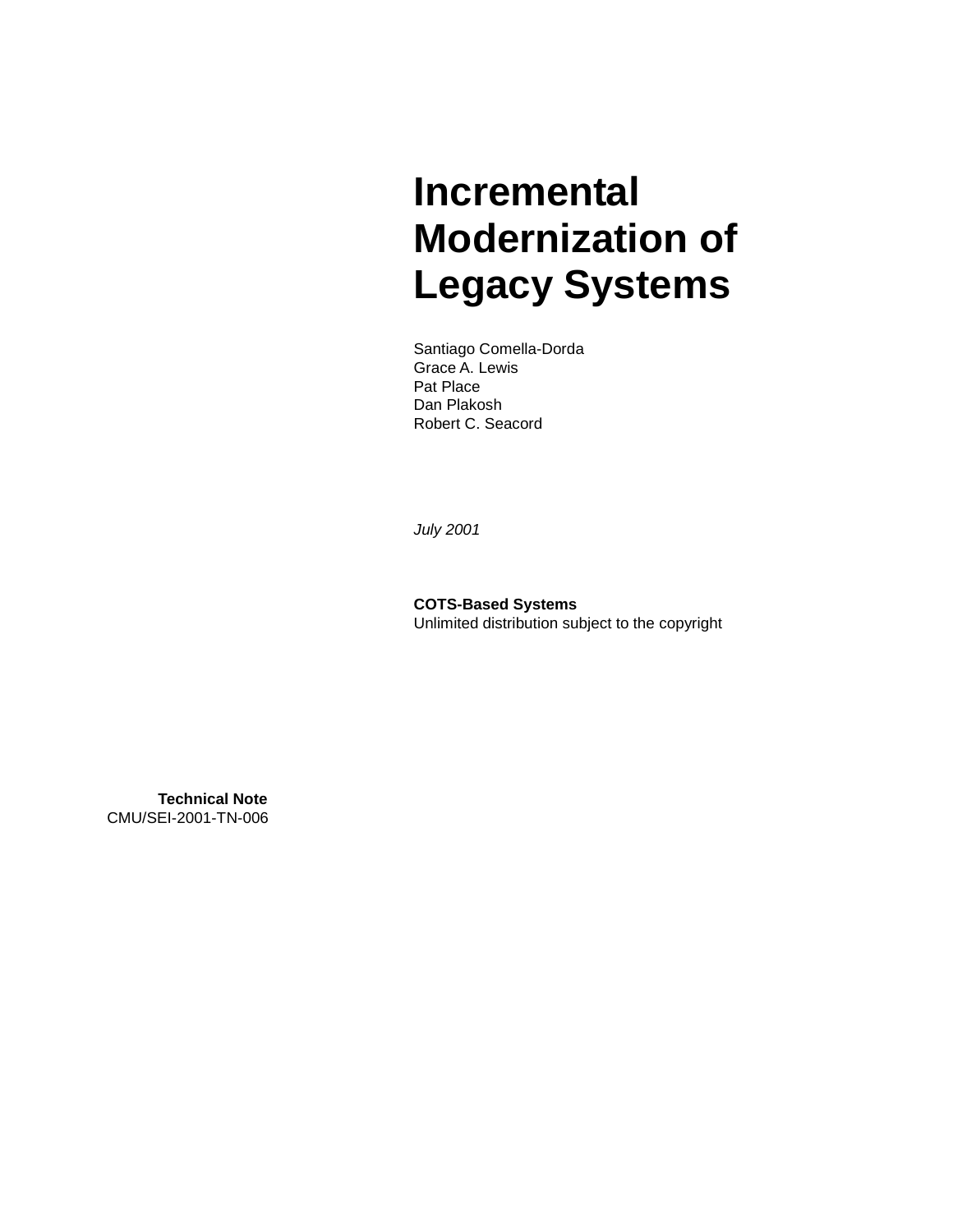The Software Engineering Institute is a federally funded research and development center sponsored by the U.S. Department of Defense.

Copyright 2001 by Carnegie Mellon University.

#### NO WARRANTY

THIS CARNEGIE MELLON UNIVERSITY AND SOFTWARE ENGINEERING INSTITUTE MATERIAL IS FURNISHED ON AN "AS-IS" BASIS. CARNEGIE MELLON UNIVERSITY MAKES NO WARRANTIES OF ANY KIND, EITHER EXPRESSED OR IMPLIED, AS TO ANY MATTER INCLUDING, BUT NOT LIMITED TO, WARRANTY OF FITNESS FOR PURPOSE OR MERCHANTABILITY, EXCLUSIVITY, OR RESULTS OBTAINED FROM USE OF THE MATERIAL. CARNEGIE MELLON UNIVERSITY DOES NOT MAKE ANY WARRANTY OF ANY KIND WITH RESPECT TO FREEDOM FROM PATENT, TRADEMARK, OR COPYRIGHT INFRINGEMENT.

Use of any trademarks in this report is not intended in any way to infringe on the rights of the trademark holder.

Internal use. Permission to reproduce this document and to prepare derivative works from this document for internal use is granted, provided the copyright and "No Warranty" statements are included with all reproductions and derivative works.

External use. Requests for permission to reproduce this document or prepare derivative works of this document for external and commercial use should be addressed to the SEI Licensing Agent.

This work was created in the performance of Federal Government Contract Number F19628-00-C-0003 with Carnegie Mellon University for the operation of the Software Engineering Institute, a federally funded research and development center. The Government of the United States has a royalty-free government-purpose license to use, duplicate, or disclose the work, in whole or in part and in any manner, and to have or permit others to do so, for government purposes pursuant to the copyright license under the clause at 252.227-7013.

For information about purchasing paper copies of SEI reports, please visit the publications portion of our Web site (http://www.sei.cmu.edu/publications/pubweb.html).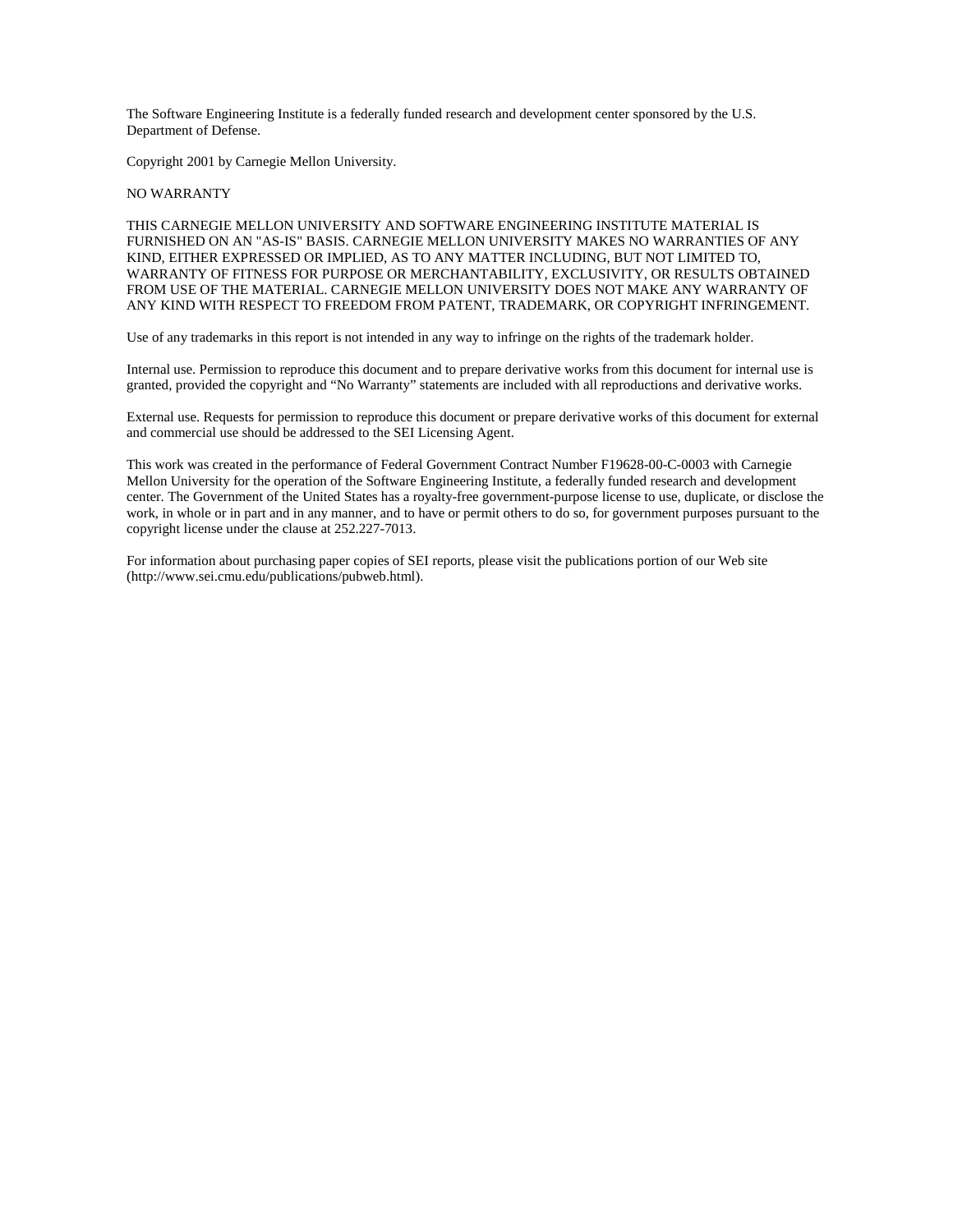### **Contents**

| i<br><b>Contents</b> |                                                    |    |  |  |  |
|----------------------|----------------------------------------------------|----|--|--|--|
|                      | <b>Abstract</b>                                    | v  |  |  |  |
| 1                    | <b>Background</b>                                  | 1  |  |  |  |
| $\mathbf{2}$         | <b>Modernization Strategy</b>                      | 3  |  |  |  |
|                      | 2.1 System Architecture                            | 4  |  |  |  |
|                      | 2.2 Migration Plan                                 | 6  |  |  |  |
| 3                    | <b>Developing the Migration Strategy</b>           | 7  |  |  |  |
|                      | 3.1 The Initial Plan                               | 8  |  |  |  |
|                      | 3.2 The Revised Plan                               | 11 |  |  |  |
| 4                    | <b>Describing the Migration Strategy Using UML</b> | 13 |  |  |  |
|                      | 4.1 Results                                        | 14 |  |  |  |
| 5                    | <b>Conclusions</b>                                 |    |  |  |  |
| <b>Bibliography</b>  |                                                    |    |  |  |  |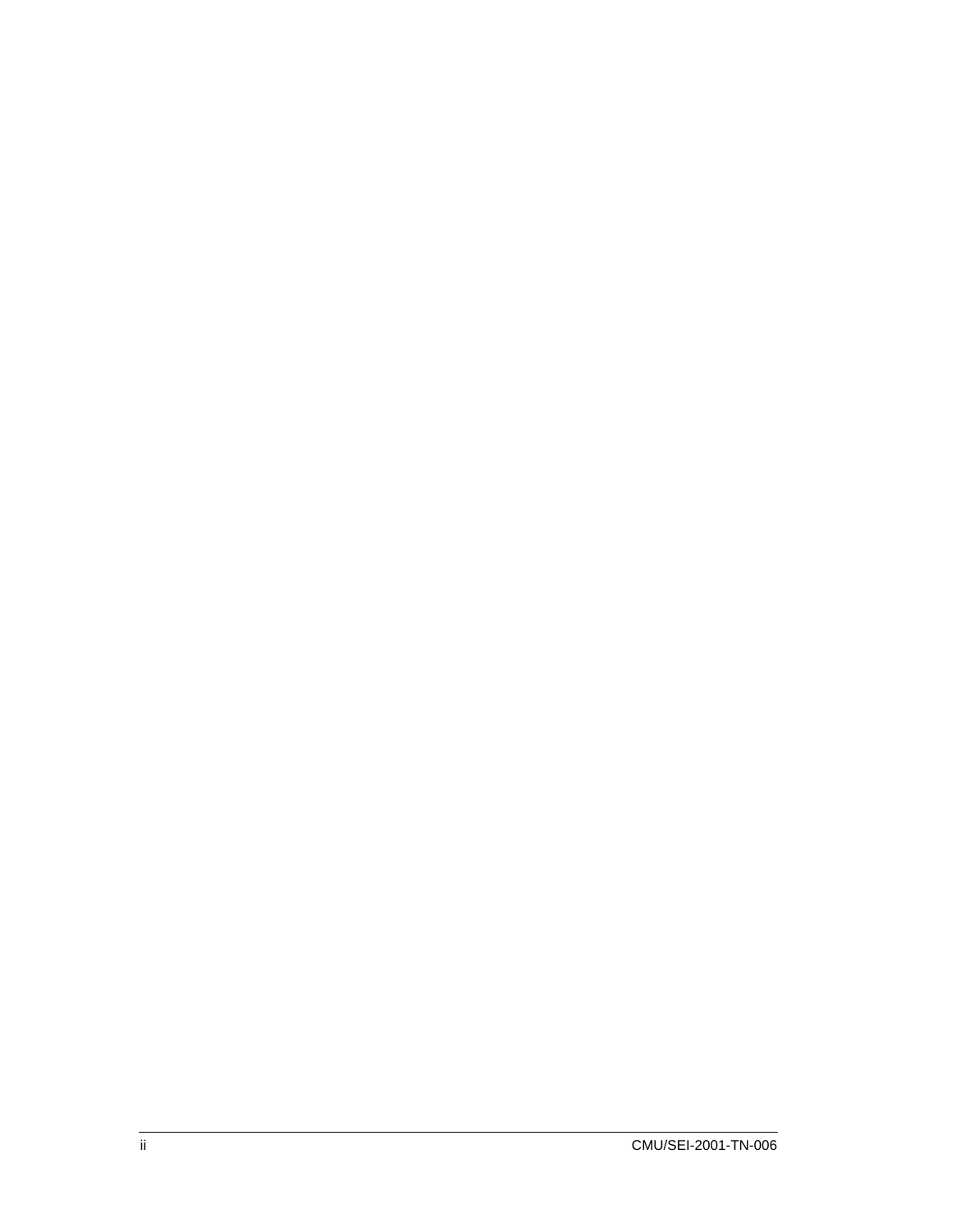## List of Figures

| Figure 1:  | Development Increments                          | 1  |  |  |
|------------|-------------------------------------------------|----|--|--|
| Figure 2:  | <b>Legacy System Modernization</b>              | 1  |  |  |
| Figure 3:  | Interoperation of the Modernized and the Legacy |    |  |  |
|            | <b>Systems</b>                                  | 2  |  |  |
| Figure 4:  | Sample Code Migration Using Program Element     |    |  |  |
|            | Sets                                            | 5  |  |  |
| Figure 5:  | Call Graph                                      | 7  |  |  |
| Figure 6:  | Initial Rational Rose Model                     | 9  |  |  |
| Figure 7:  | Root Element (NVG408) Diagram                   | 10 |  |  |
| Figure 8:  | <b>Program Element Class</b>                    | 11 |  |  |
| Figure 9:  | <b>Process Overview</b>                         | 12 |  |  |
| Figure 10: | Database Element Set                            | 13 |  |  |
| Figure 11: | <b>Sample Iteration Output</b>                  | 14 |  |  |
| Figure 12: | <b>Effort per Iteration</b>                     | 15 |  |  |
| Figure 13: | Adaptors vs. Modules                            | 16 |  |  |
| Figure 14: | <b>Business Object Completion per Iteration</b> | 16 |  |  |
| Figure 15: | <b>SLOC per Business Object</b>                 | 17 |  |  |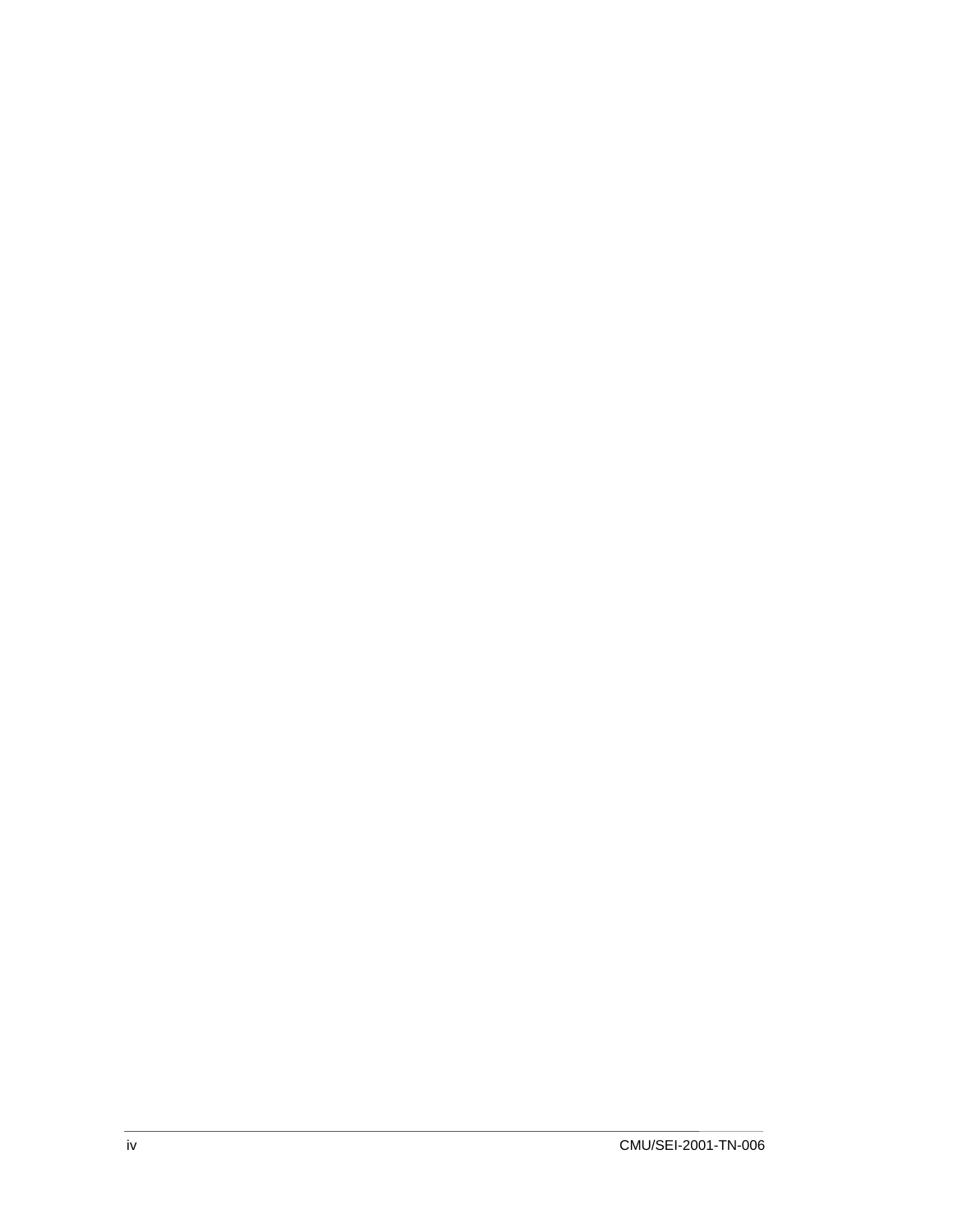#### Abstract

This report shows an objective technique for developing an incremental code-migration strategy for large legacy Common Business-Oriented Language (COBOL) systems. Specifically, it describes a case study that involves the modernization of a large Supply System (SS). The system consists of approximately 2 million lines of COBOL code operating in a mainframe environment.

The SEI developed the System Analysis and Migration (SAM) tool to generate a code migration strategy based upon legacy system analysis data. SAM considers a set of factors that includes minimizing scaffolding code (code that is discarded before the completion of the project), balancing iterations, and grouping related functionality.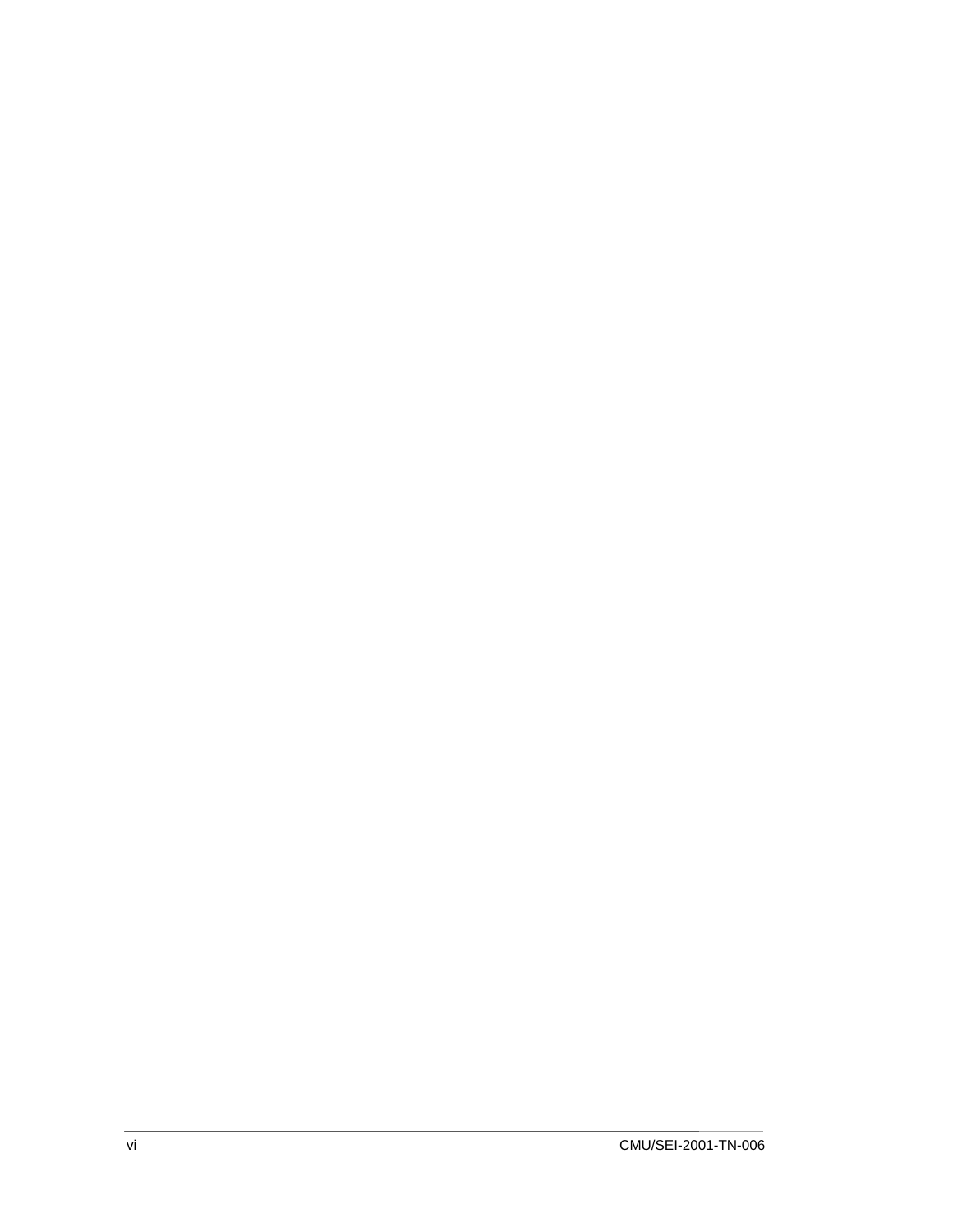#### 1 Background

Modernization of legacy information systems are often large, multiyear projects that pose significant risks. Information systems are critical to companies, and making a single deployment of the modernized version is too risky to be admissible. Additionally, a modernization effort of a large system requires a significant investment in terms of money and time; projects of this magnitude are strongly pressured to demonstrate early benefits. Figure 1 illustrates a typical example in which the modernized version of the system is developed and deployed incrementally over a six-year period.



#### *Figure 1: Development Increments*

Incremental modernization of a legacy system is illustrated in Figure 2. Initially, the legacy system consists completely of legacy code. At the completion of each increment, the percentage of legacy code decreases while the percentage of modernized code increases. Eventually, the system is completely modernized.



#### *Figure 2: Legacy System Modernization*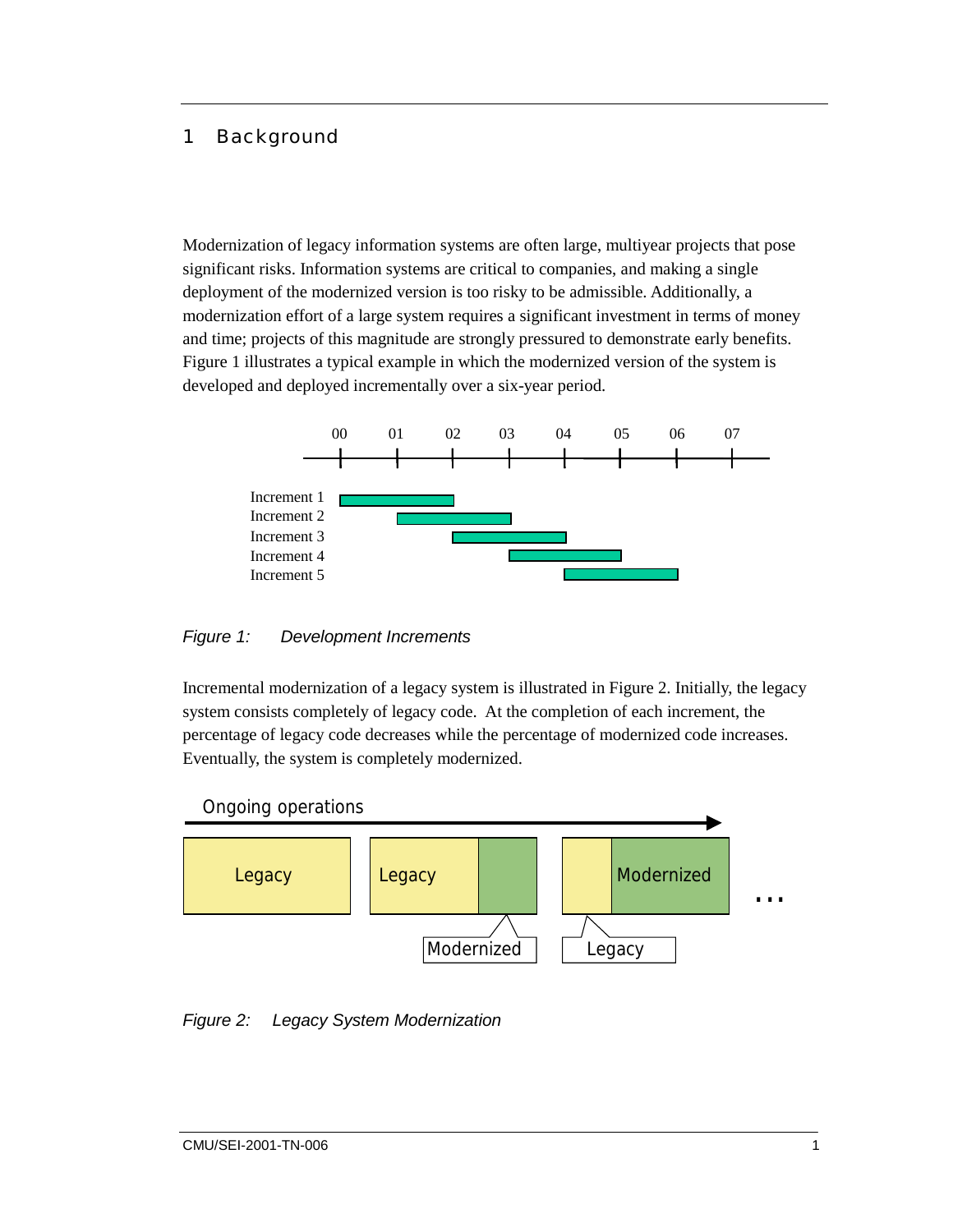Since modernized components are being deployed prior to the completion of the entire system, it is necessary to combine elements from the legacy system with the modernized components to maintain the existing functionality during the development period. Adapters and other wrapping techniques may be needed to provide a communication mechanism between the legacy system and the modernized system, when dependencies exist.



#### *Figure 3: Interoperation of the Modernized and the Legacy Systems*

An incremental modernization effort strives to keep the system fully operational at all times while reducing the amount of rework and technical risk during modernization. In order to balance these conflicting requirements, a modernization effort needs to be carefully planned. Planning a modernization effort does not only involve creating a budget and setting up a few milestones. A modernization plan must also contain the order in which the functionality is going to be modernized, along with information describing the scaffolding code that must be created to keep the system operational at all times.

The technical aspects of the modernization plan are what we call the modernization strategy. In this report we describe a case study that involves the creation of such strategy for the modernization of a large Supply System (SS). The SS consists of approximately two million lines of COBOL code running on a mainframe. The overall architecture of the system has remained largely unchanged over 30 years, resulting in a system that is extremely brittle and difficult to maintain. (A relevant description of an information system life cycle is provided by Comella-Dorda, et. al.[Comella 00]).

This report is structured as follows: Section 2 describes the factors and tradeoffs that must be considered in the migration strategy. Section 3 presents the detailed processes that were followed to generate the code migration strategy. Section 4 describes the Unified Modeling Language (UML) notation that was used to document the migration strategy. In the final section, conclusions are presented.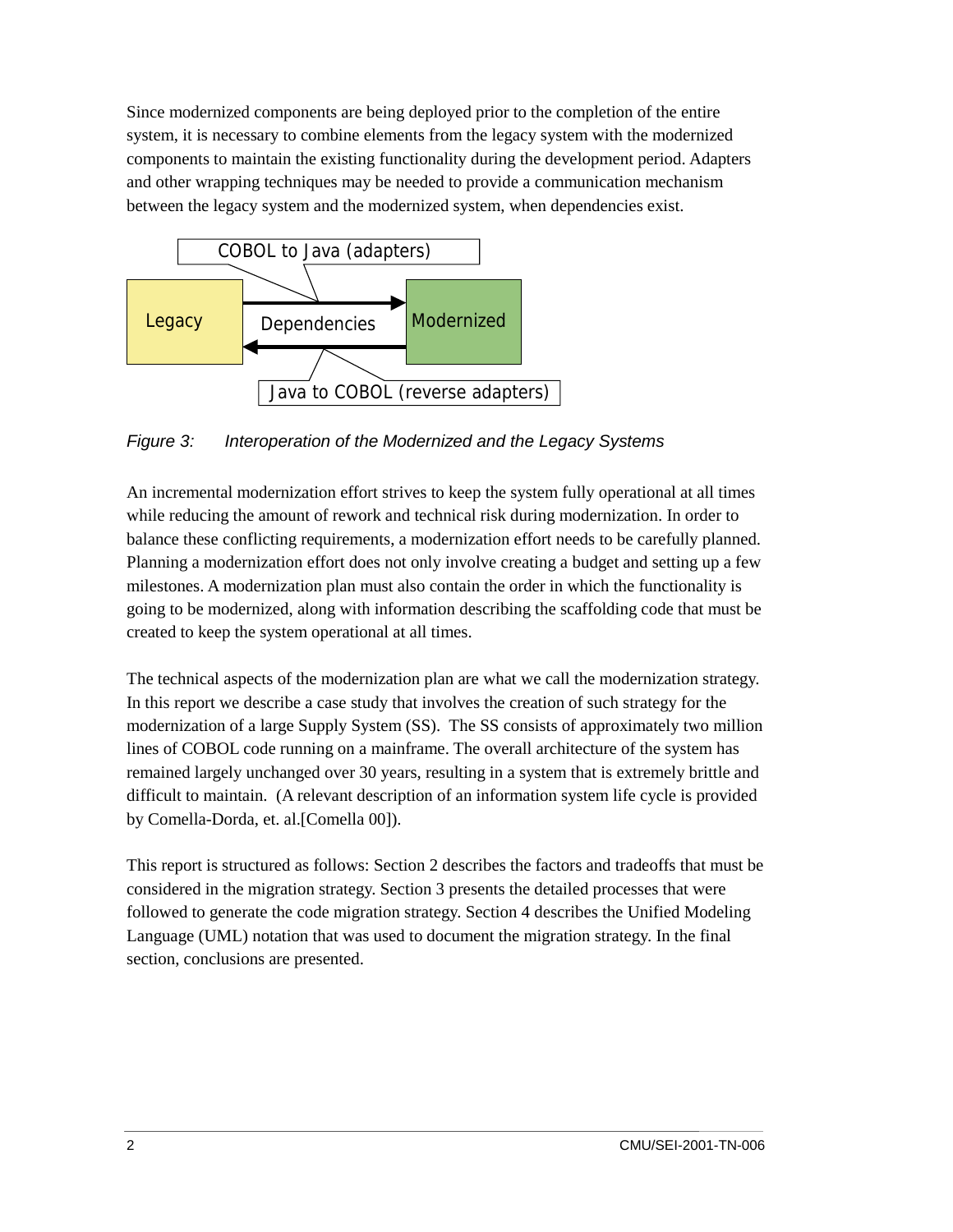#### 2 Modernization Strategy

As we implied previously, the single most import factor in developing the code migration strategy is to keep the system fully functional at all times. Since some subset of functionality is completed at the end of each development and deployment increment, it is necessary to maintain the use of the legacy system to provide functionality not already modernized. In addition to meeting this requirement, certain goals and objectives are inherent in defining a componentization strategy. These include

- Minimize development and deployment costs. Fielding modernized components alongside legacy code requires the development of adapters, bridges, and other scaffolding code that will be discarded after the final increment. While necessary, scaffolding code represents an added expense, as this code must be designed, developed, tested, and maintained during the development period. Minimizing the development of scaffolding code is one way to minimize overall development costs.
- Support an aggressive yet predictable schedule. The componentization strategy should seek to minimize the time required to develop and deploy the modernized system. Additionally, the approach should allow the system to be developed on a predictable schedule.
- Maintain quality of interim and final products. There are two issues regarding quality. One is the quality of the final, end-state system, once the modernization effort has been completed. The final system should be easy to maintain and implemented around technologies that are not already obsolete. The second issue is the interim quality of the system after each increment is deployed. Given the length of time required to modernize a system, there are many opportunities for the development effort to lose funding, be redirected, or take on a new focus. It is important that each fielded increment improve the overall quality of the system; there is always the possibility that each increment will be the last due to the normal uncertainties caused by changing business practices and requirements
- Minimize risk. Risks occur in many different forms, and some risk is acceptable if it is managed and mitigated properly. Due to the overall size and investment required to complete a system migration, it is important that overall risk be kept low. To this end, the componentization strategy should apply tried-and-proven techniques when possible, and lower-risk approaches when some risk is necessary to achieve overall system goals.
- Meet system performance expectations. The modernized system will replace an existing system, so users have expectations concerning performance. While modernization often includes hardware as well as software components, it is easy to diminish hardware performance gains with poorly designed software. The componentization strategy must ensure that user performance expectations are met or exceeded.
- Maintain complexity at a manageable level. The chaotic structure and size of most legacy information systems is a major complexity factor by itself. As a result, it is critical that the componentization strategy seek to minimize overall system and development complexity, so that the latter is kept at a manageable level. Managing the complexity of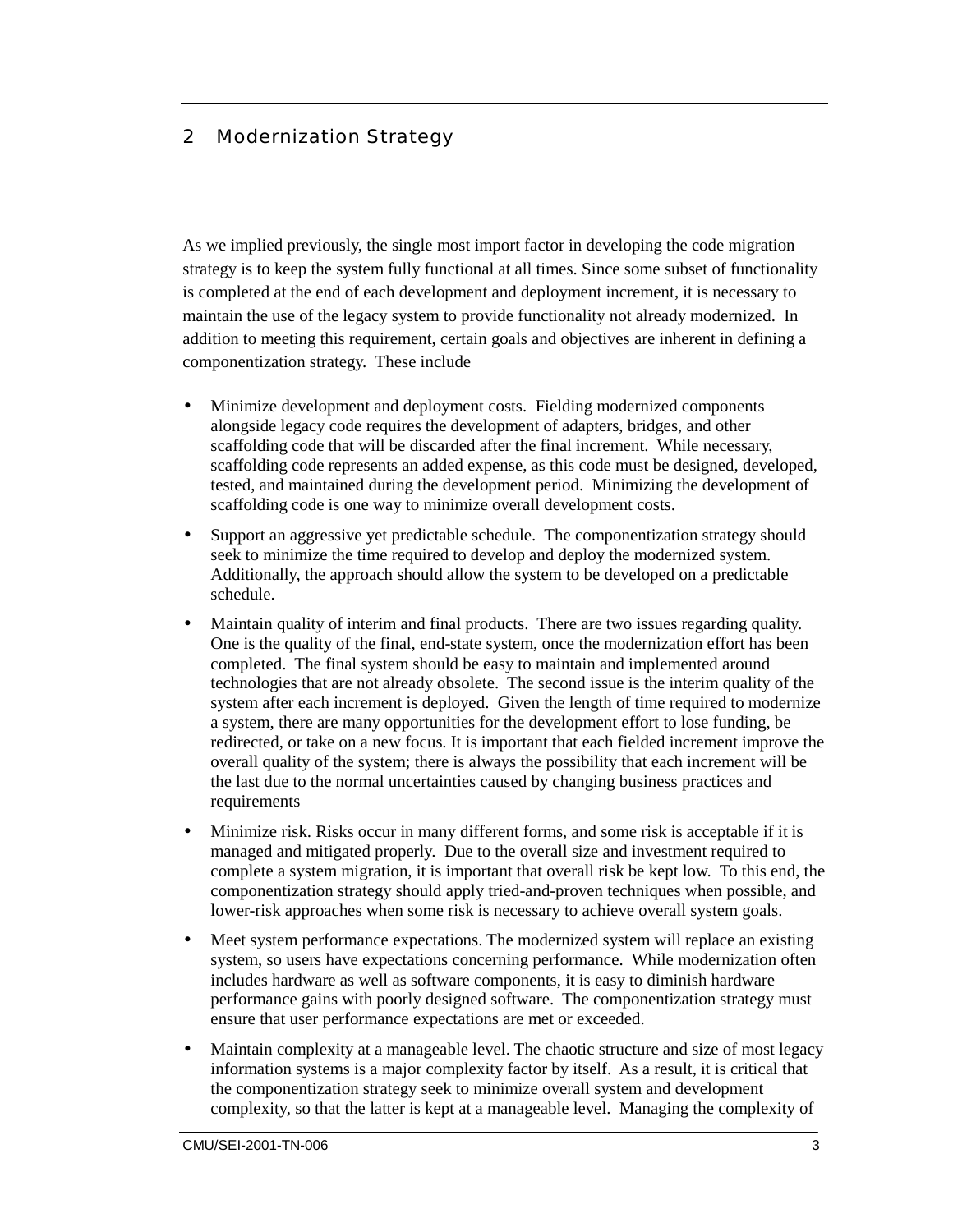the development approach may be the single largest factor that dictates the viability of the overall modernization effort.

#### 2.1 System Architecture

In the modernization of any legacy system there are groups of stakeholders with varying opinions on how to proceed. It is important to develop consensus among these stakeholders before moving forward. As part of the case study we conducted a componentization workshop, in which the stakeholders agreed on the general approach to modernize the system. The group consensus included a decision to migrate the existing legacy code based on the existing structure of the legacy elements. The structure and dependencies of the legacy system are analyzed to determine the simplest way to extract functionality from the legacy system to be modernized. This approach reduced the overall complexity and risk in ensuring that the incrementally deployed systems retained the overall functionality of the legacy system.

A potential problem adopting this tactic is that the architecture of the modernized system may be constrained by the structure of the legacy system. In fact, as logical functionality chunks of the legacy system are extracted, the developer tends to replicate the same chunks in the modernized system. If this problem were not considered, we would end up with the same system running on a different platform.

In order to avoid this problem we need two things. First, a well-defined target architecture that has been developed taking into account, but not being constrained by, the structure of the legacy system. And second, a mechanism to decouple the functional partition of the legacy and modernized systems even if those systems share mutual dependencies. This mechanism has to make it possible to split program elements across components in the modern architecture. These components can be deployed while still incomplete—as long as the overall functionality of the system remains intact.

The target architecture in the case study is based on the OAGIS specification [OAG 99], which prescribes a loosely coupled architecture<sup>1</sup>. This architecture consists of business objects, which are software components that encapsulate the business logic of a single entity and data particular to that entity. Examples of OAGIS business objects include order management, accounts receivable, and general ledger.

The mechanism used to decouple the structure of both systems is based on adapters. Figure 4 illustrates code migration by program element sets and the use of adapters. A legacy program element (121) is scheduled for modernization. The functionality performed by this program element is re-implemented as part of the modernized architecture as shown on the right. However, program element 121 is still invoked by program element 345, and invokes

 $\overline{a}$ 1 Lewis, Grace & Comella-Dorda, Santiago. *Data Architecture Guide for the ILS-S System,* to be published in September 2001 by the Software Engineering Institute, Carnegie Mellon University, Pittsburgh, PA.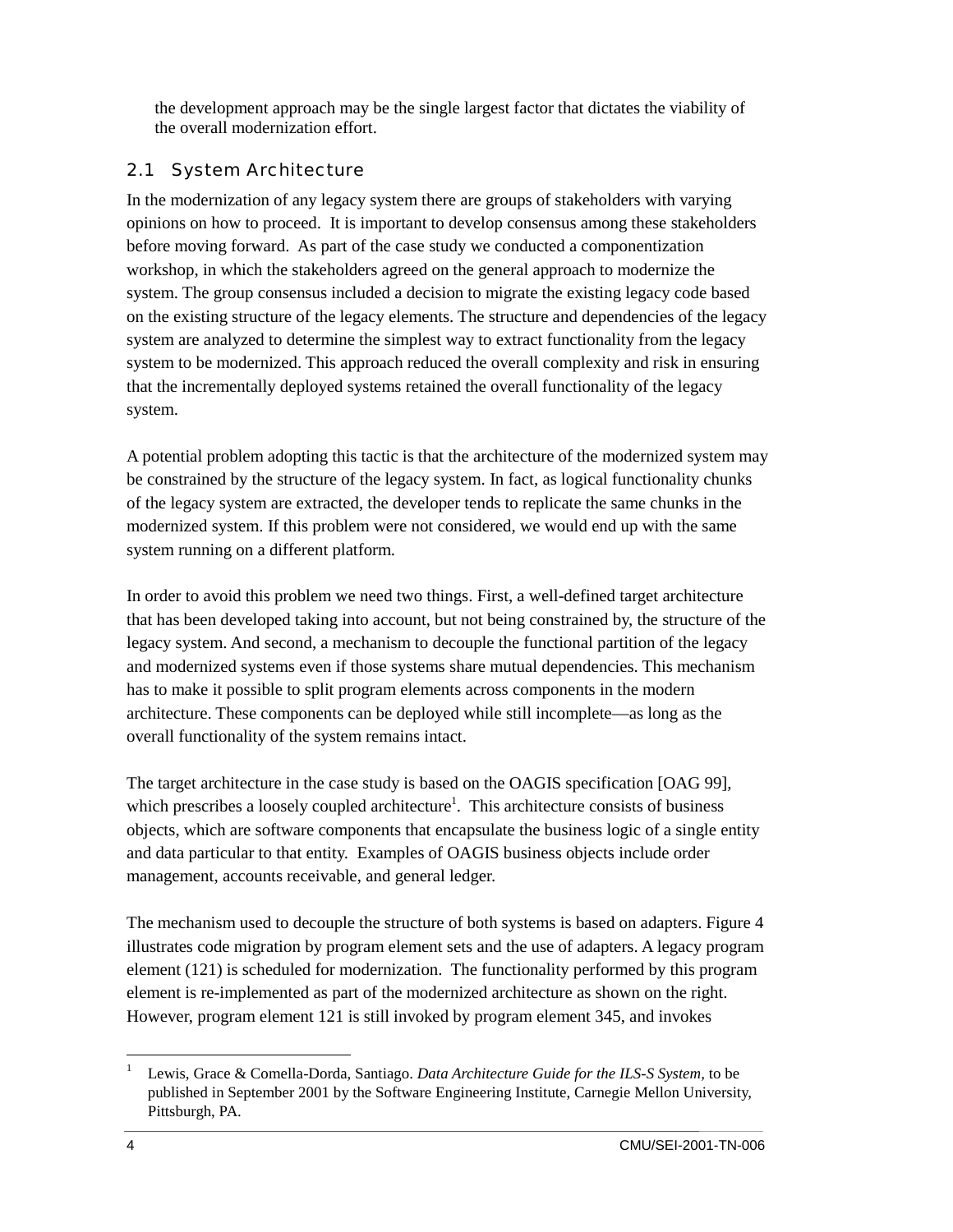program element 129, neither of which has been modernized in this example. In this case, it is necessary to develop a shell and adapter for the program element. The shell ensures that the external interfaces of program element are maintained. The adapter accepts requests from the 121 shell and invokes methods in the modernized components to implement this functionality. Results can then be returned to the 121 shell, which will use this data to satisfy its external requirements.



*Figure 4: Sample Code Migration Using Program Element Sets*

The development of the shell and adapter code is not trivial, however, and in a large system (with over 900 program elements in the case study) will result in the development of a significant amount of scaffolding code that will eventually be discarded. Reducing the amount of scaffolding code required should reduce overall development costs. In fact, reducing the number of adapters has been one of the main drivers when calculating the order in which to migrate program elements.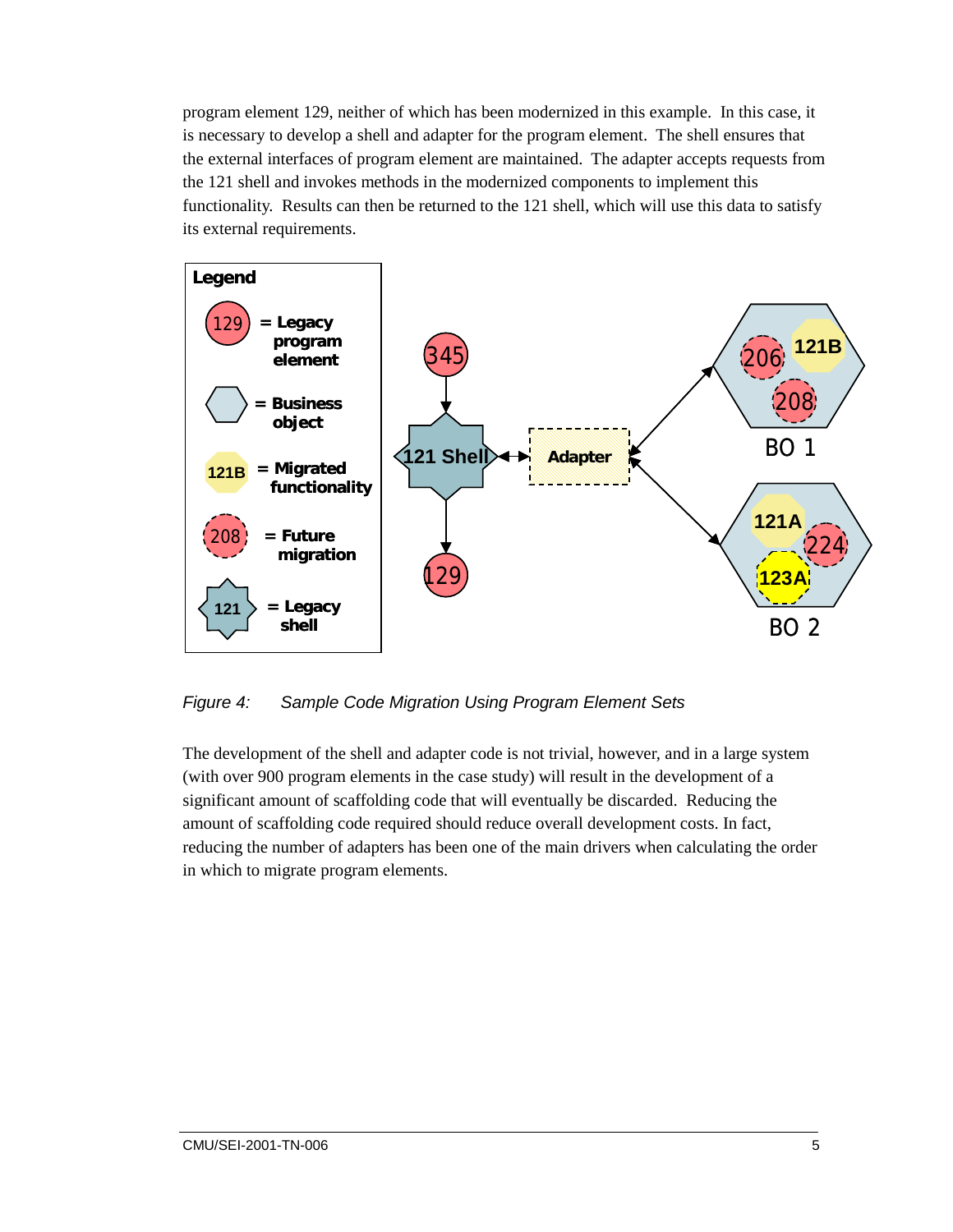#### 2.2 Migration Plan

One of the most important questions that must be answered in an incremental development and deployment process is "Which program elements will be modernized in each increment?" Unless some objective criteria are developed to answer this question, the migration plan is prone to be driven by forces external to the development process. Based on the overall modernization strategy goals described earlier in this report, the criteria selected for the case study were<sup>2</sup>

- Minimize the number of adapters.
- Migrate modules with related functionality at the same time.
- Map increments' size to the funding profile.

The first goal is to reduce the number of adapters. Reducing the number of adapters eliminates the need to develop scaffolding code that will eventually be discarded. Reducing the need for adapters should reduce the overall development costs for the system.

The second goal is to eliminate the need for developers to understand the entire system during the development of each increment. Unfortunately, optimizing the entire system to reduce the number of adapters may not be the best overall approach, as it does not take the commonality of program elements into account. If program elements for modernization are selected solely based on a global optimization to reduce adapters, program elements from widely varying functional areas of the system are likely to be grouped into a single iteration. This would cause developers to work in widely varying functional areas, making it difficult for them to comprehend and implement the system requirements.

The third goal maps the migration plan to available funding. In some situations funding may vary from year to year, and it may even be outside the control of the development team. As a result, increments must be mapped to available funding. Sometimes if this is impossible or technically undesirable, an increment can be adjusted to fit within the funding constraints by adjusting other cost drivers such as new functionality.

 $\overline{a}$ 

<sup>&</sup>lt;sup>2</sup> The presentation order of these goals does not imply degree of importance.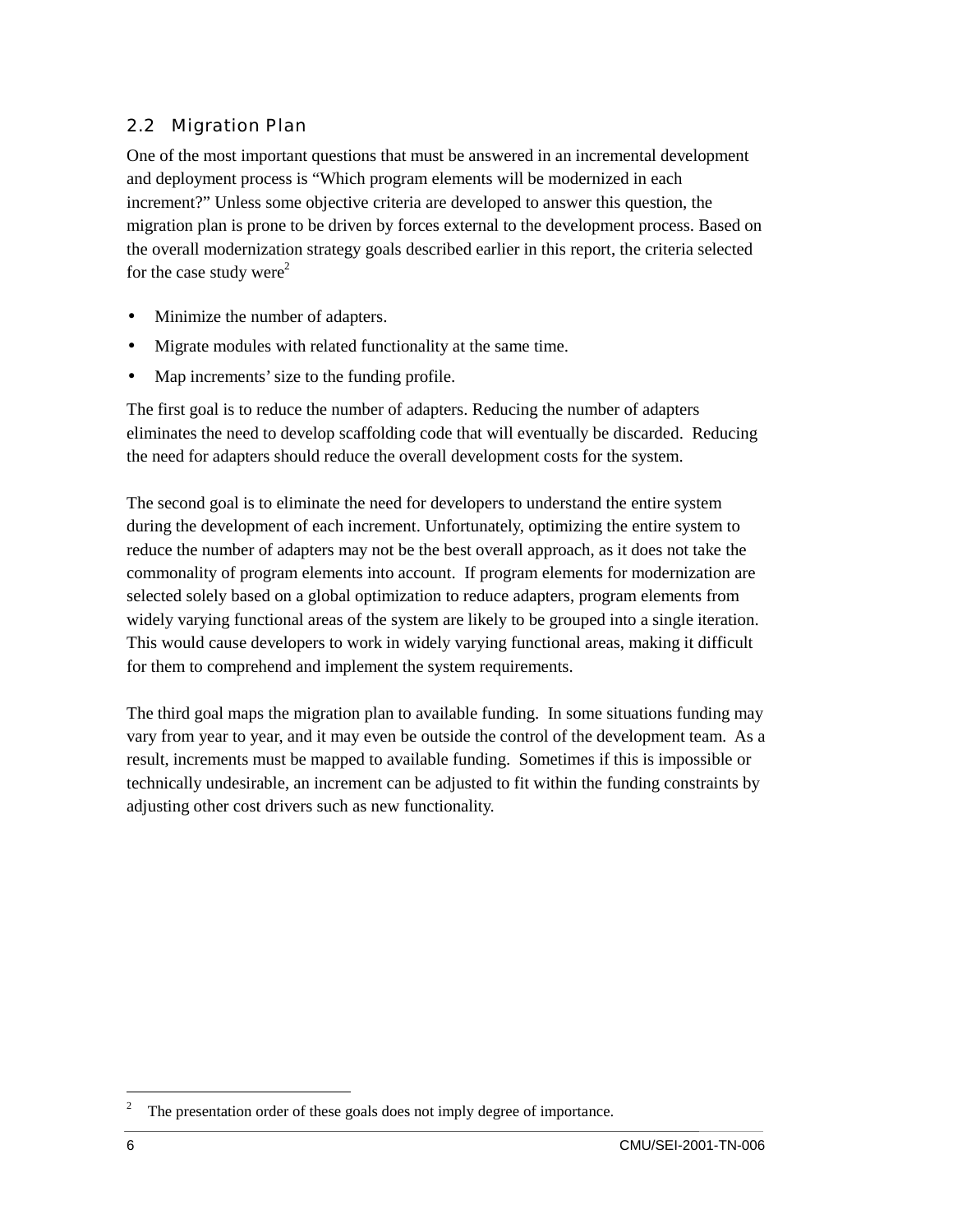#### 3 Developing the Migration Strategy

Our starting point in analyzing the structure of the legacy system was to develop a call graph. Examining the calling structure of the legacy system helped us to identify program elements with minimal dependencies that could be migrated easily.





Figure 5 illustrates what we were hoping to achieve in this process. The circles in this figure represent program elements, while the arrows show call relationships. Evident in this figure are four different kinds of program elements:

- 1. *Root program elements* call other program elements, but are not called by any (e.g., program element 418).
- 2. *Leaf program elements* are called by program elements, but do not call any (e.g., program element 412).
- 3. *Node program elements* both call, and are called by, other program elements (e.g., program element 123).
- 4. *Isolated program elements* neither call nor are called by other program elements (e.g., program element 435).

Root program elements are typically programs that are invoked directly by the user or some external process (otherwise there would be no way to execute these programs). By themselves, these program elements may not be good candidates for modernization since they call other program elements. This means that the modernized Java components would have to call back to the COBOL system—something we were trying to avoid, as we didn't want the execution control going back and forth between the modernized and the legacy system.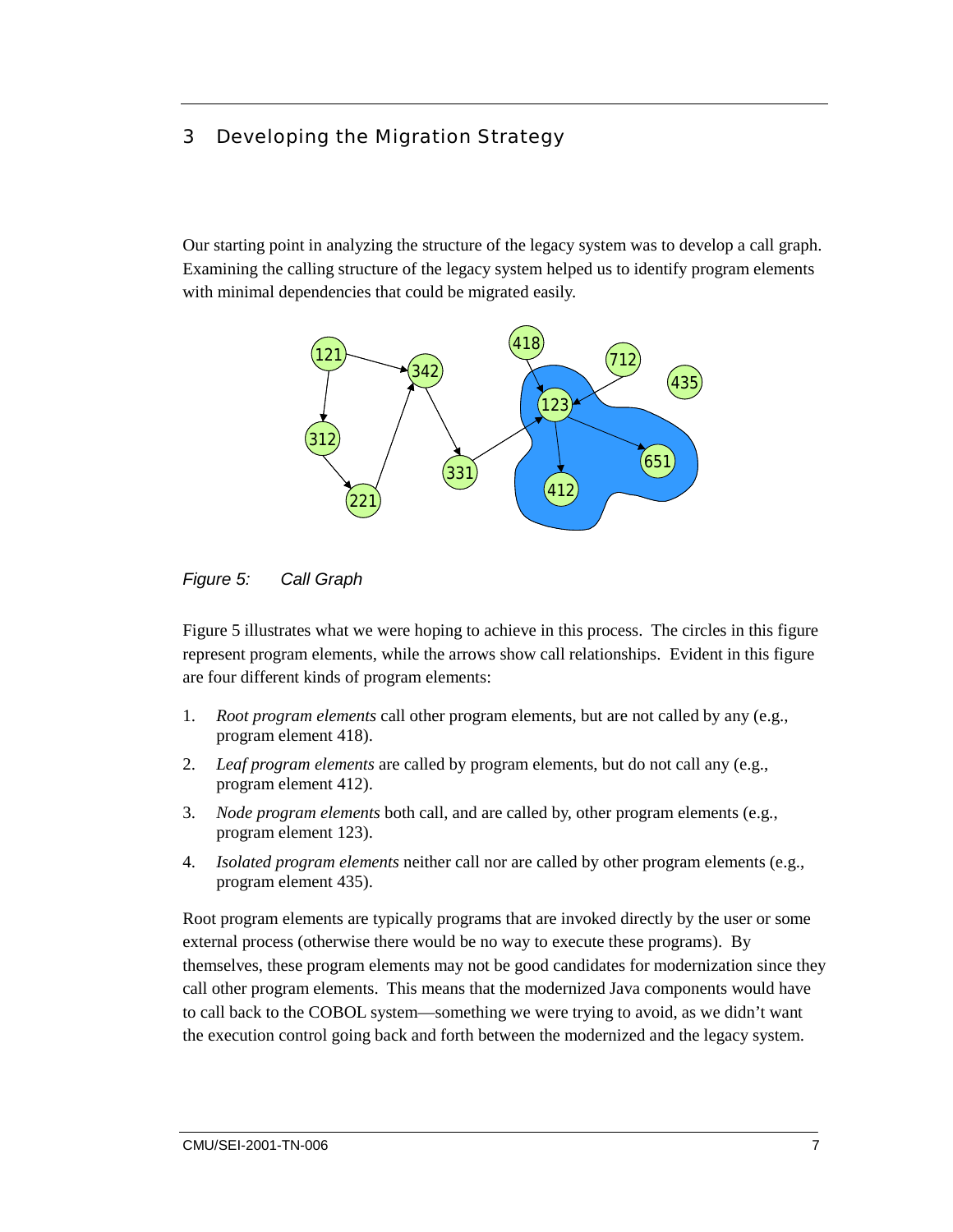Node program elements are even more difficult to migrate than root program elements. They share the difficulty of root program elements, but also require that adapters be created in the legacy code so that the remainder of the legacy system can continue to function in the same manner.

Independent of other issues, isolated program elements can be migrated easily. These elements could be used as "filler" in any given increment, since migrating them does not increase or decrease the number of adapters that need to be developed.

Leaf program elements are the best candidates for migration. They do not call back to the COBOL code, and although they require the development of adapters, it is possible to minimize the number of these adapters by migrating entire subtrees in a single iteration. The shaded area in Figure 5 shows where three program elements can be migrated requiring only a single adapter.

Initially, we assumed that we could use a commercial off-the-shelf COBOL analysis tool to generate a call graph for the legacy system. Our clients had already acquired a well-known analysis tool, which boasted significant functionality, the least of which was the ability to generate a call graph. Unfortunately, the system under consideration used a call mechanism apparently not supported by the tool. In particular, calls are made consistently by moving the name of the program to call into a variable, and then calling the value of the variable as shown below:

```
MOVE 'NGV129' PROGRAM-TO-CALL
CALL PROGRAM-TO-CALL
```
We did not find any commercial tool able to detect these calls using static analysis; they could be detected only through the dynamic, run-time analysis of the code or manual techniques. As no commercial tools were available to perform this level of dynamic analysis, we decided to apply a more manual approach using the analysis already available for the system. These analyses were basically text based call indexes, record references, and miscellaneous data about particular program elements.

#### 3.1 The Initial Plan

To generate call graphs from the available input, we decided to develop a tool that used the Rational Rose Extensibility Interface (REI) to create UML diagrams. We named this program "SAM" for System Analysis and Migration tool. SAM converts program elements listed in the Calls Index to classes, and calls to associations. Each association was then labeled with the call type (i.e., Perform, Call, Copy). There were a total of 900 distinct program element names and 10,629 calls. The resulting UML diagram is shown in Figure 6.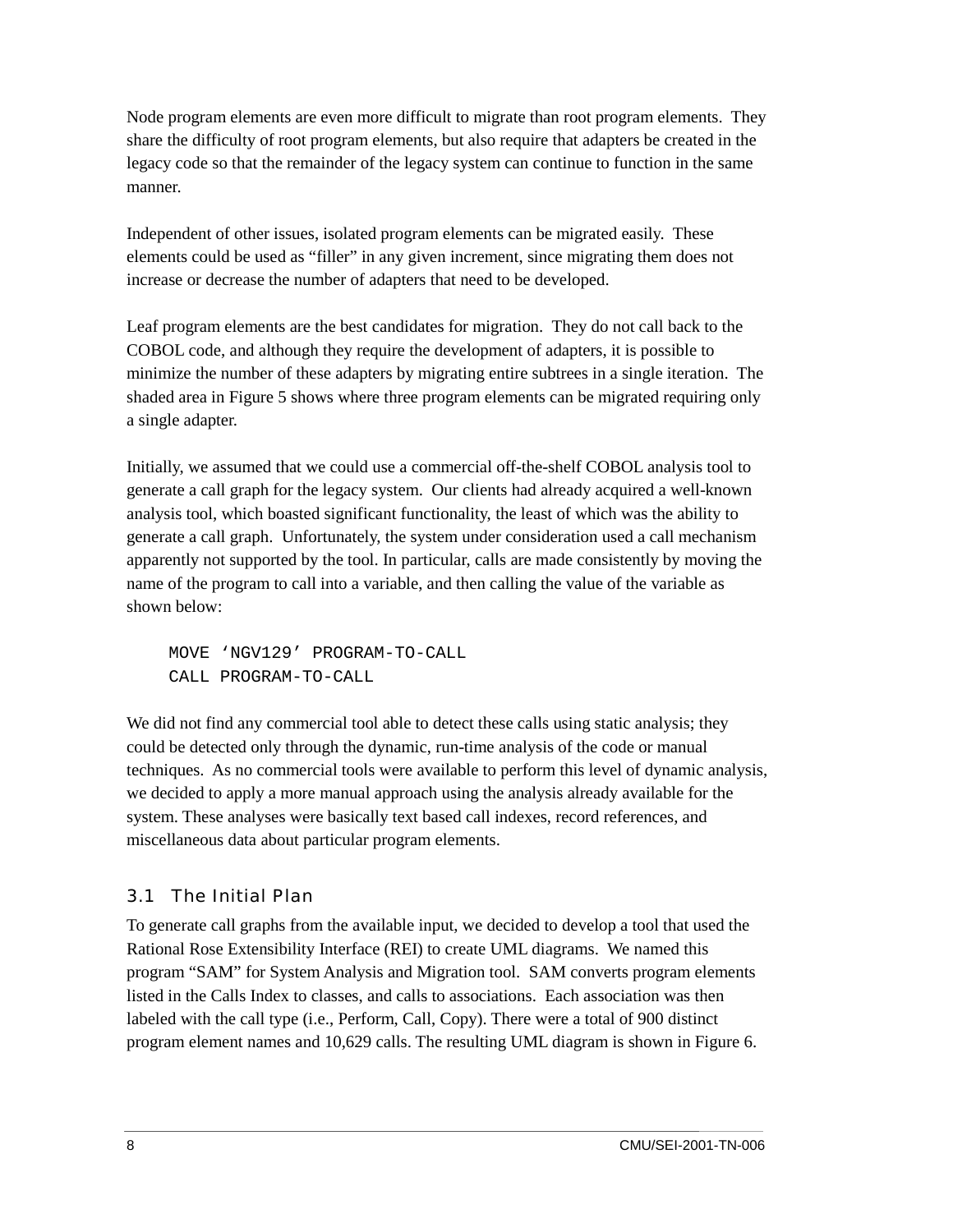

*Figure 6: Initial Rational Rose Model*

The initial Rational Rose model shown in Figure 6 is obviously too complex to be useful. Consequently, our process for generating this UML diagram required some refinement. We decided on several steps to simplify the model. First and foremost, we decided to create a separate diagram for each *root element*. Second, we eliminated self-referential elements. Third, we decided to reduce utility functions that typically fetch, delete, or update a database record to comments in caller program elements.

The result of this process was a little more comprehensible. A series of charts was generated and then analyzed. Our two primary findings from this portion of the study were in isolated program elements and root program elements.

There were a total of 96 root element diagrams in the system under consideration. Their complexity varies from 2 to over 100 elements; however most are in the range of 2-20 elements. Figure 7 shows an example of a relatively complex root element diagram. Our initial idea was to consider each of those diagrams as a modernization unit. All the program elements in a particular diagram will be modernized and deployed into the new system as a single unit.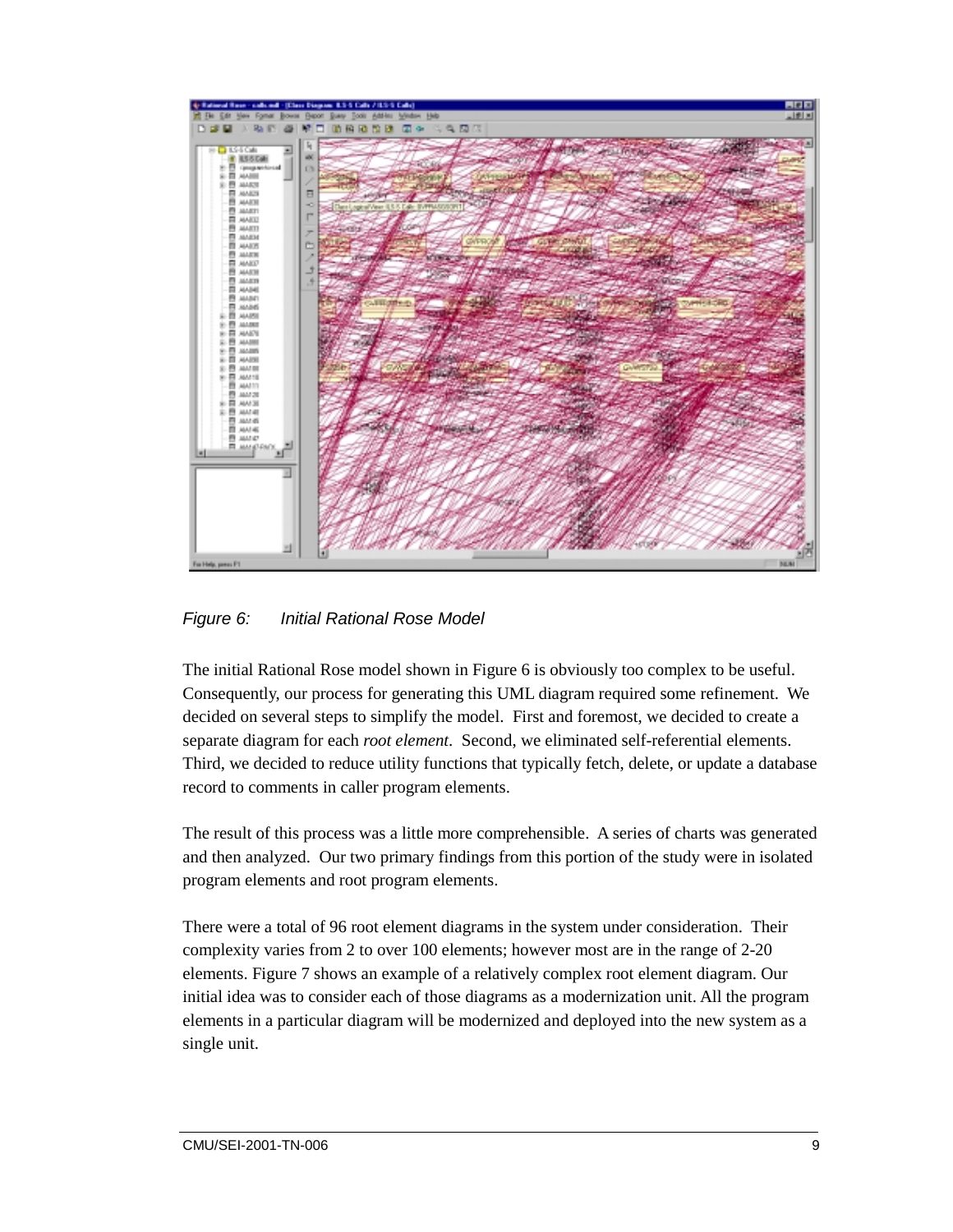

*Figure 7: Root Element (NVG408) Diagram*

The algorithm that we developed to generate the root element diagrams has some interesting features. To simplify the diagrams, subtrees for nodes within the diagram are expanded only once in the model. This missing complexity is captured in two ways: it is recorded in the documentation for the program element class and is displayed in the diagram using a shade of blue. Darkening shades of blue indicate increasing numbers of *reachable* elements, even of all those elements are not explicitly represented. Reachable elements are program elements that can be called, either directly or indirectly, by the program element.

The documentation for each program element class contains the number of diagrams in which the class is included (root elements are only included in one diagram), the number of times that the program element is called, and the number of program elements that are called. The number of modules in the tree is the same as the number of reachable elements. As stated earlier, calls to utility functions are reduced to comments and also included in the documentation for each program element class. Figure 8 shows a sample of the documentation provided for each program element class.

```
NUMBER OF DIAGRAMS: 1
TIMES CALLED: 0
TIMES CALLER: 4
```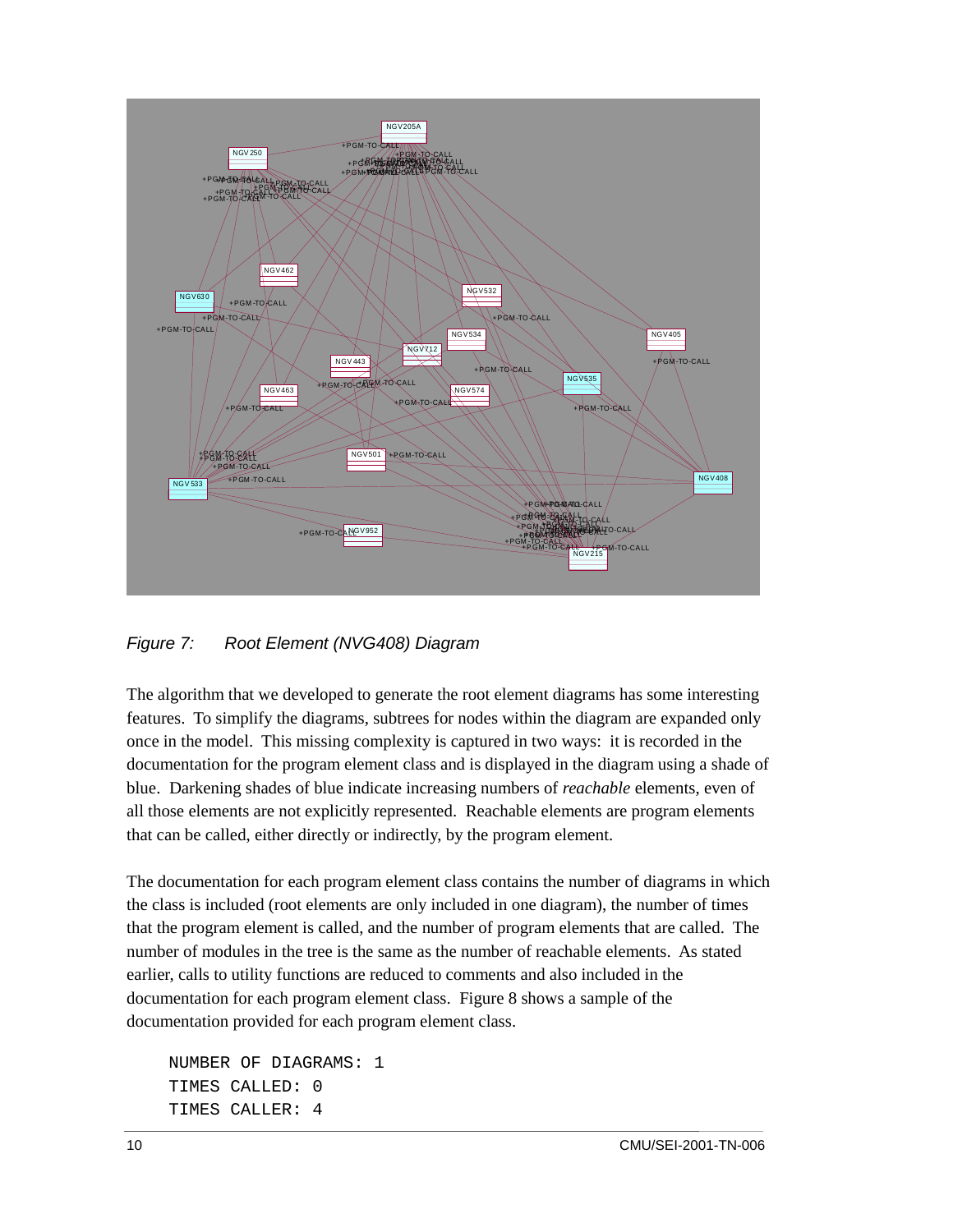```
NUMBER OF MODULES IN TREE: 14
NOTES:
accesses: GVPRGETPCT
…
accesses: GVPRCALLER
accesses: GVPRCNF
added to diagram: NGV227
expanded in diagram: NGV227
```
#### *Figure 8: Program Element Class*

Of the 900 overall program elements in the system, 248 are isolated program elements. These program elements can be ported easily with little impact (i.e., they do not require adapters). However, many of these program elements are probably reports, which are a special case, as they do not use component interfaces and are highly dependent on the database structure. As a result, it may make sense to identify program elements that are reports and defer their implementation to the final data-migration phase. Because these reports operate against the legacy database, they can remain unchanged up until that time.

While this analysis of root program elements clearly teaches us something about the structure of the legacy system, it is not clear that root elements form the best candidates for componentization. Our analysis revealed that root elements map directly to user-level transactions. Business objects, on the other hand, are often built as augmented encapsulations of data entities. Consequently, components in the modernized system are more likely going to correspond to the original data entities than to transactions. If we follow the root approach, every diagram represented in the UML models would map to a number of business objects in the modernized system. This would create an unwanted complexity, as multiple business objects in the modernized system would be open for changes at the same time.

#### 3.2 The Revised Plan

As we had concerns with building a code-migration plan around root program elements, we conceived a new approach of building the plan around database records. This approach consisted of the following steps:

- 1. Arrange data records into as many sets as the number of increments (five in the case study). Logically related groups of records are grouped together in an attempt to achieve our goal of modernizing related functionality in each increment.
- 2. For each data record set
	- a. Group together the program elements that reference or depend upon the database records on the set.
	- b. Identify program elements outside the group that invoke programs inside the group (these potentially require adapters).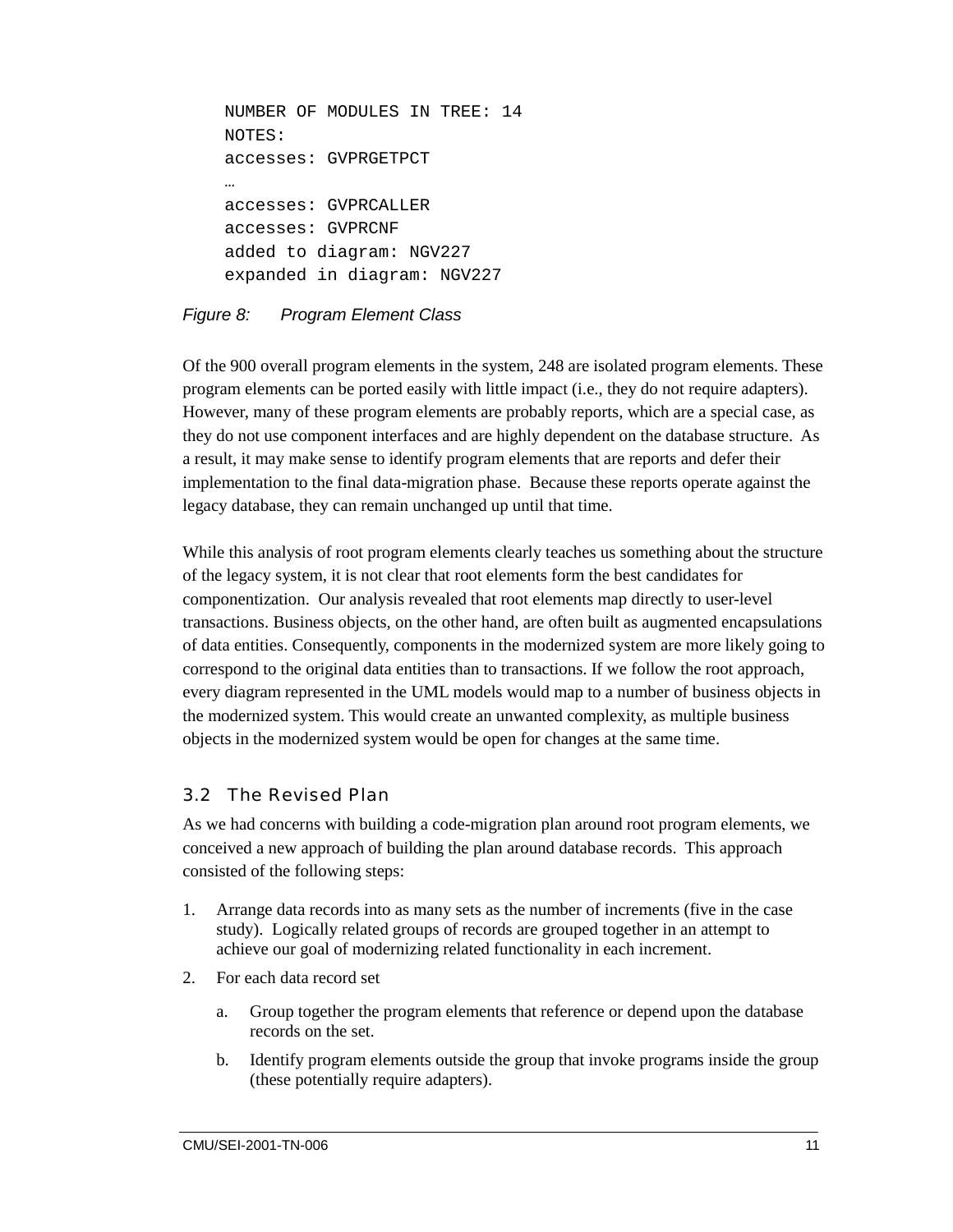3. For the system, determine the modernization order for the groups created in Step 2 that minimizes the number of adapters that must be built and balances the size of iterations.

We further reduced the complexity of the system and improved the quality of the migration plan by eliminating database records and program elements that were likely to be eliminated in the modernized system. For example, we identified database records that were used to maintain global constants or information about the system (that is, the number of user terminals), since this information would be managed differently in the modernized system.

Once the database records have been grouped, they are run through the tool and the results are analyzed. If these results are acceptable, the plan can then be manually tweaked and executed. If the results are not acceptable, the database records can be reorganized and run through the tool again. Figure 9 shows an overall process diagram for this revised process.



*Figure 9: Process Overview*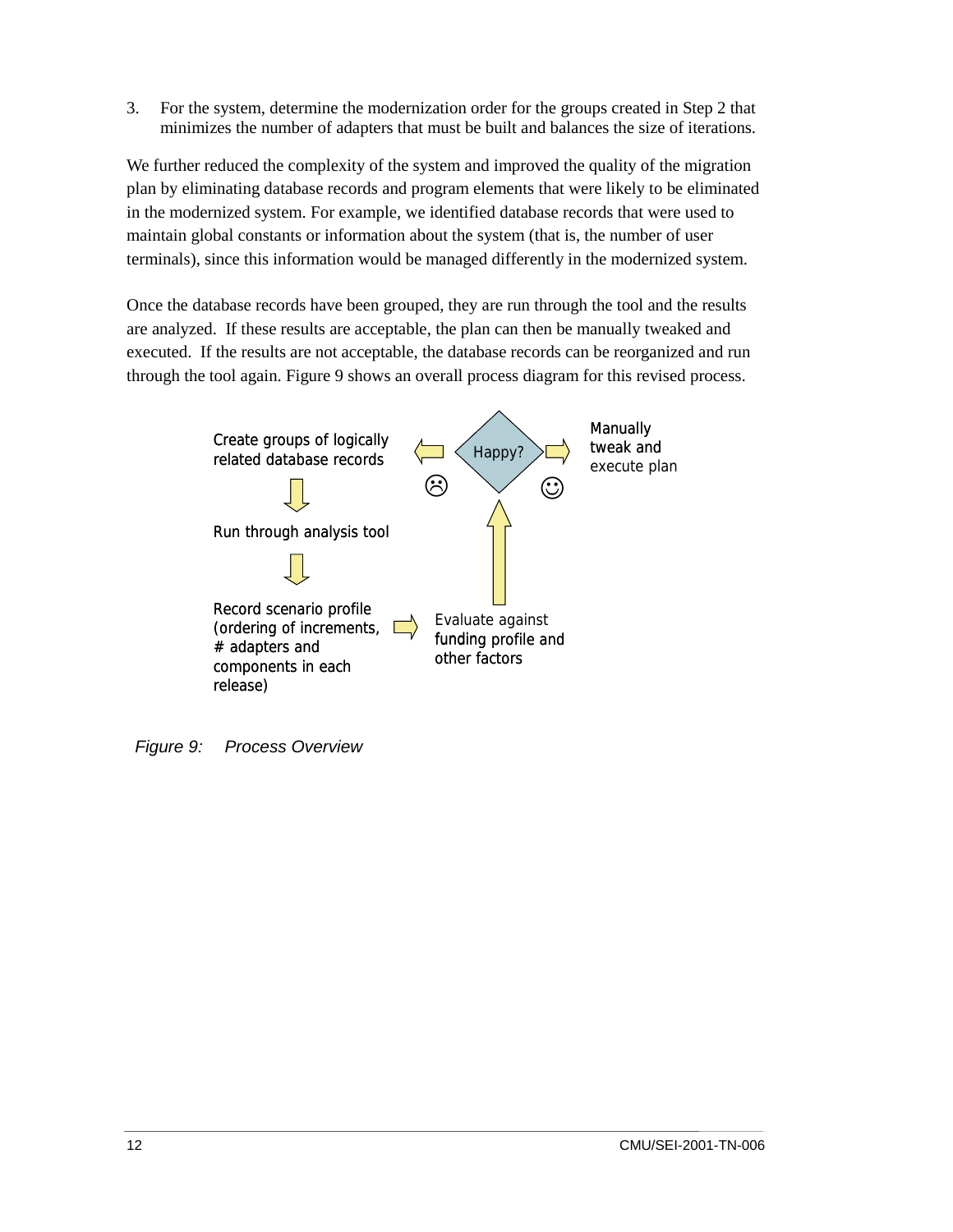#### 4 Describing the Migration Strategy Using UML

The results of the analysis described in the previous section are captured in a collection of Rational Rose UML models. A separate model is generated for each iteration. Each iteration contains a class diagram for each database record in the set.<sup>3</sup> Figure 10 shows a diagram for the 53 database record. The database record is displayed using a special icon. Program elements shown in white must be migrated as part of this increment. Program elements in green have already been migrated, either in a previous increment or earlier in this increment.



*Figure 10: Database Element Set*

Program elements in gray are elements that will be deleted. They are being included in the diagrams until they are actually removed. Their LOC is not being counted in any calculations, and their call graphs are not expanded. For example, if program element 1 calls program element 2 (which is deleted) and program element 2 calls program element 3, only program element 1 and program element 2 are represented, and program element 2 is represented in gray. Deleted program elements do not require adapters. If program element 1 is called by program element 2 that has not yet been ported but is marked as "deleted," program element 1 does not require an adapter.

 $\overline{a}$ 

<sup>3</sup> Database records without associated program elements are not included.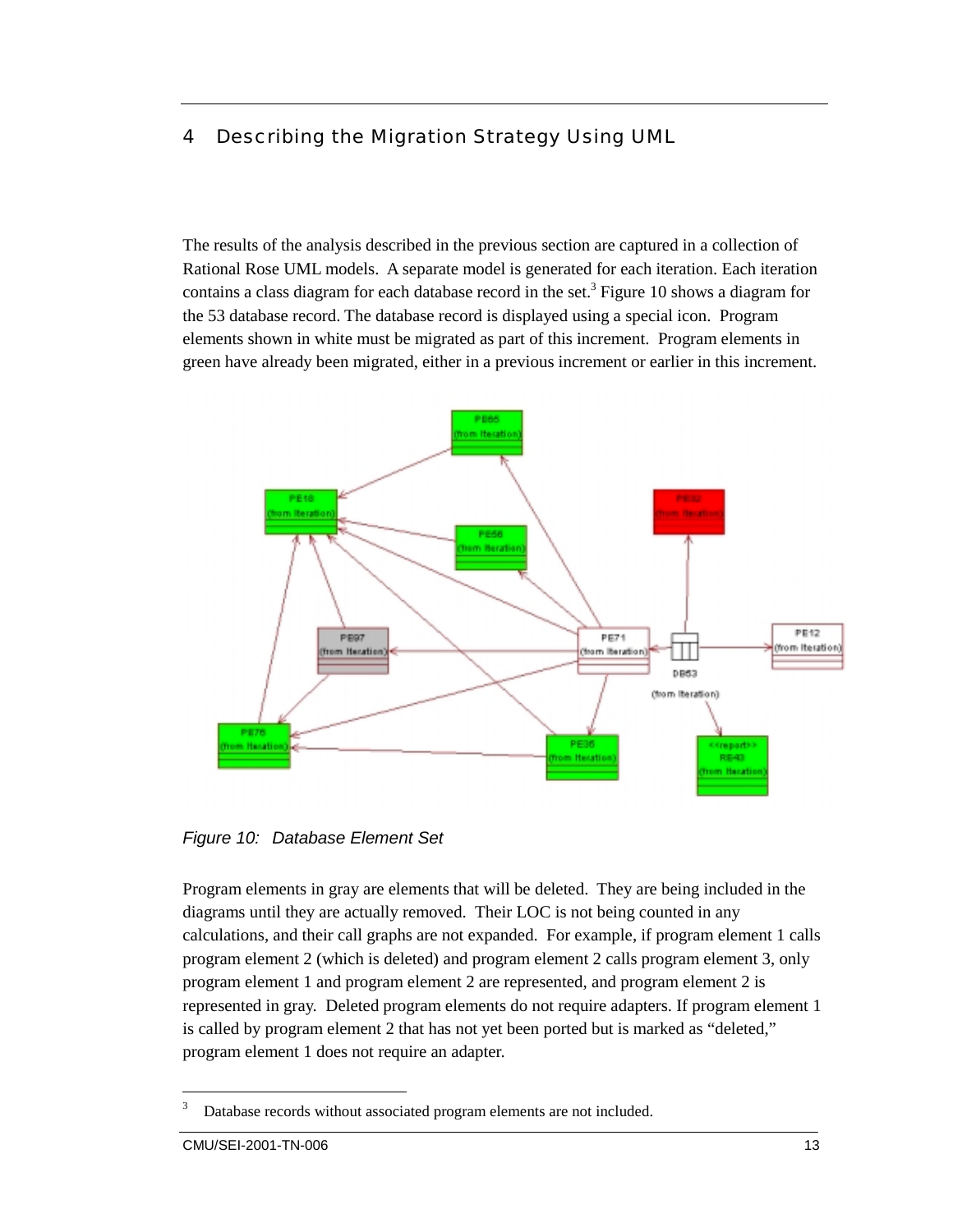Program elements scheduled to be migrated that require the use of an adapter are shown in red. Adapters are required where program elements, not already ported, need to invoke a program element that is being migrated in the current increment.

Figure 11 shows a sample of the information captured for each iteration in the documentation for the Iteration package created in Rational Rose. This data includes the number of modules ported in the increment; the number of adapters required; the number of lines of code ported in this increment, both as an absolute value and as a percentage of the overall system; and the number of lines of executable code ported in this increment, both as an absolute value and as a percentage of the overall system. Following this header information is a description of the percentage of each business object<sup>4</sup> completed at the end of the iteration. There is one line for each business object. The number of lines of ported code associated with each business object is given, again as an absolute and as a percentage of the total lines of code in that business object. These calculations are performed using both the total lines of code (LOC) and executable LOC counts.

```
NUMBER OF MODULES PORTED: 37 NUMBER OF ADAPTORS REQUIRED: 8
 LOCs PORTED : 92308 (total= 1209996 percentage= 7)
     EXECUTABLE LOCs PORTED: 77941 (total= 1016515
     percentage= 7)
 BO COMPLETION (this iteration)
     Orders LOCs: 7897 (total= 110611 percentage= 7)
     EXECUTABLE LOCs: 6074 (total= 88170 percentage= 6)
     Inventory LOCs: 3435 (total= 165278 percentage= 2)
     EXECUTABLE LOCs: 2937 (total= 138815 percentage= 2)
     WIP Confirm LOCs: 1146 (total= 53331 percentage= 2)
     EXECUTABLE LOCs: 952 (total= 44859 percentage= 2)
     Requisition LOCs: 1193 (total= 80729 percentage= 1)
     EXECUTABLE LOCs: 991 (total= 65271 percentage= 1)
     …
     Other LOCs: 0 (total= 1309 percentage= 0)
     EXECUTABLE LOCs: 0 (total= 1289 percentage= 0)
```

```
Figure 11: Sample Iteration Output
```
#### 4.1 Results

We used these analysis techniques to generate a series of alternative code-migration strategies. Each strategy is contained in a number of UML models: one for each increment and a "final increment" containing the flexible allocation (isolated program elements). The strategies can be characterized related to some parameters, including the Lines Of Code

 $\overline{a}$ 

<sup>4</sup> The specific business objects are defined in the system architecture based on the OAGIS standard.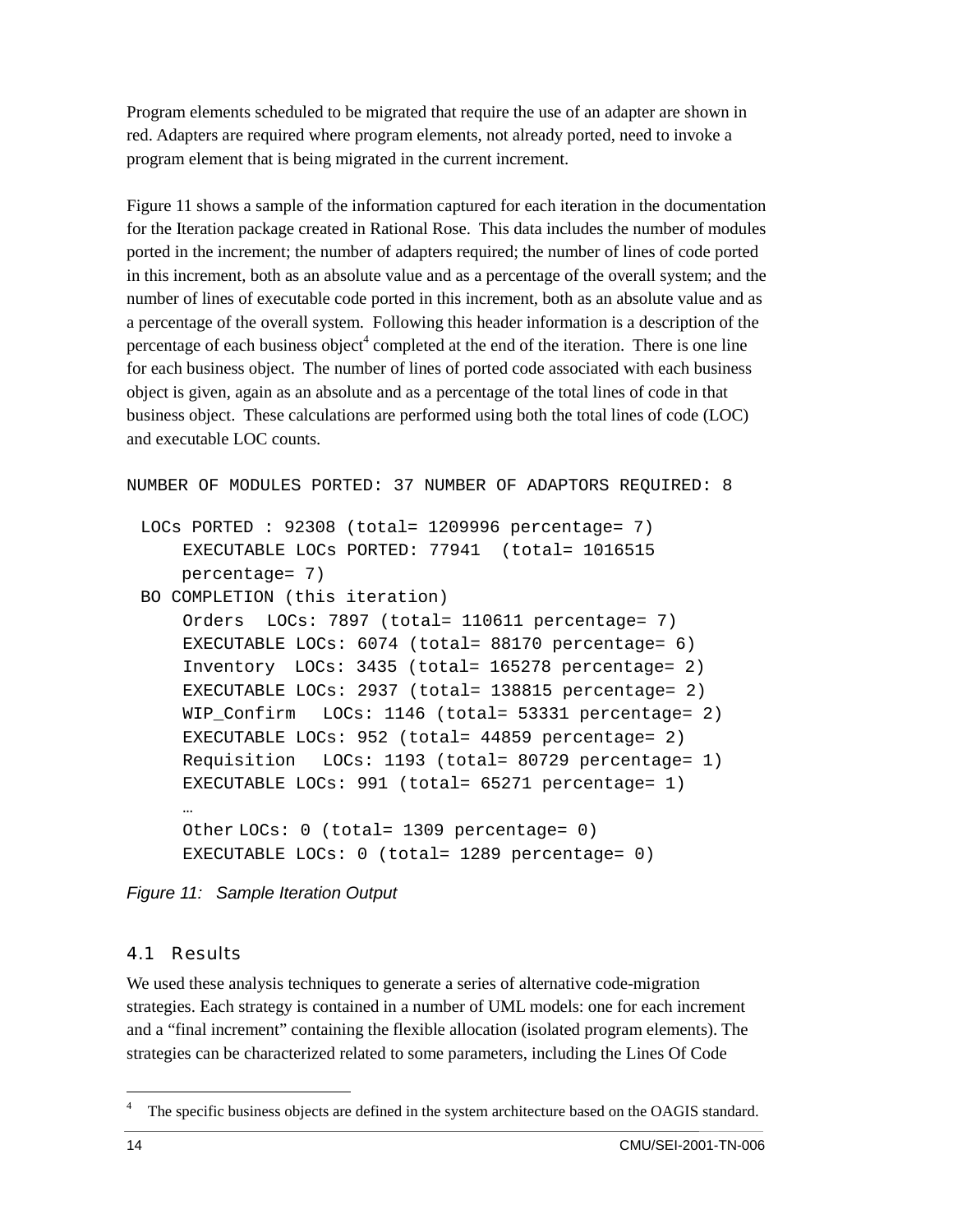(LOC) allocated to each iteration, the number of necessary adapters, and the completion rate for business objects. It is useful to generate a profile summarizing these parameters for each potential strategy. The customer can then select the profile that better fits its resource allocation, or request additional profiles if no one is suitable. As an example, this section contains one of those profiles.

Figure 12 shows the LOC allocation for each increment. Iteration 1 is intentionally small, as the main concern of the first increment should be to explore the technical risks associated with the project. It should be possible to routinely apply lessons learned in the first iteration to later iterations. There is, of course, some management risk in this approach, as there will be a disproportionate number of dollars to lines of code ported after the first increment. This is a condition that will have to be supported by management fortitude.



*Figure 12: Effort per Iteration*

Isolated program elements become part of the flexible allocation and can be assigned to any increment. This is convenient, as these isolated program elements can be used to increase the size of increments to more closely map to the funding profile. Ideally, the fixed allocation is below the projected effort for each increment. Program elements from the flexible allocation can then be added to each increment to bring them up to the projected effort for each increment.

Figure 13 shows the number of adapters (calls from the legacy code to the modernized code), inverse adapters (calls from the modernized code to the legacy code), and modules being ported and developed in each increment. The height of each bar shows the combined number of adapters and modules. Of course, no adapters are included in the flexible allocation.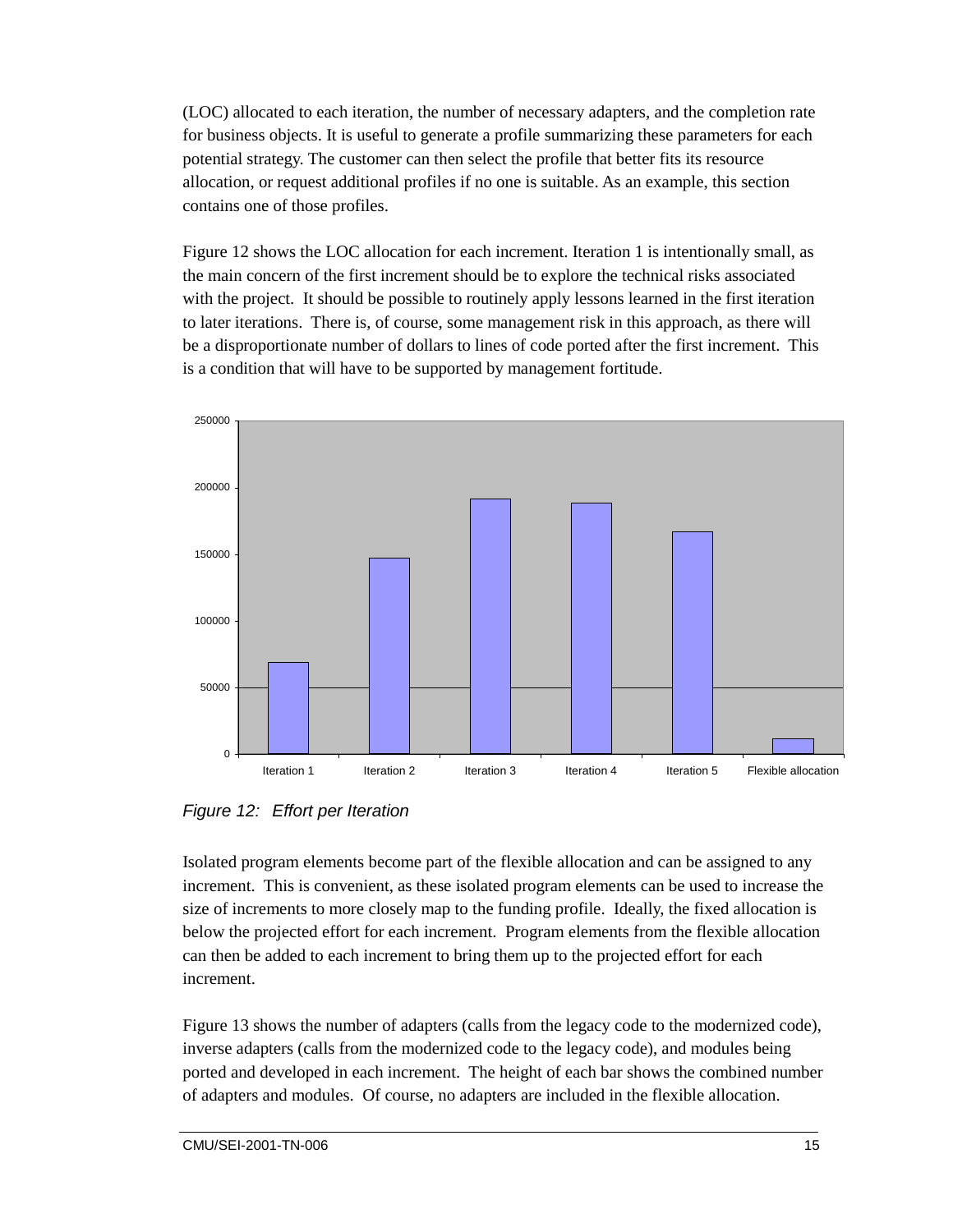

*Figure 13: Adaptors vs. Modules*



*Figure 14: Business Object Completion per Iteration*

Figure 14 shows the percentage of each business object completed after each iteration. Every iteration completes at least one business object. Completing business objects quickly is important in order to demonstrate early benefits and to finalize parts of the modernized system.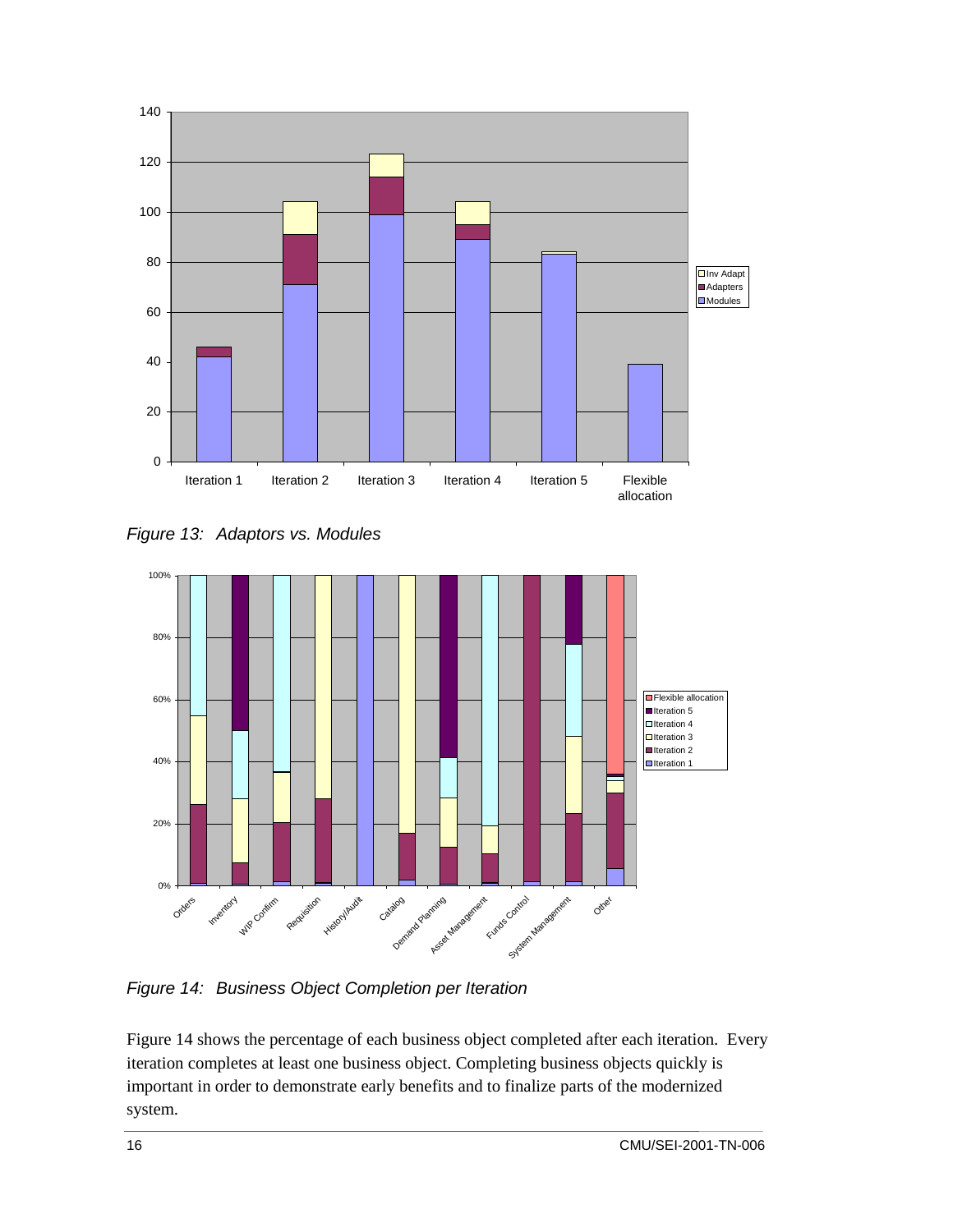Figure 15 also shows the allocation of source lines of code (SLOC) to the business objects. This chart is useful in detecting business objects that have too much functionality (and should be decomposed) or that do not have enough (and should be merged). For example, it is not apparent that Match Doc should not even qualify as a business object. Other problems, like the large number of source lines allocated to system management must be considered.



*Figure 15: SLOC per Business Object*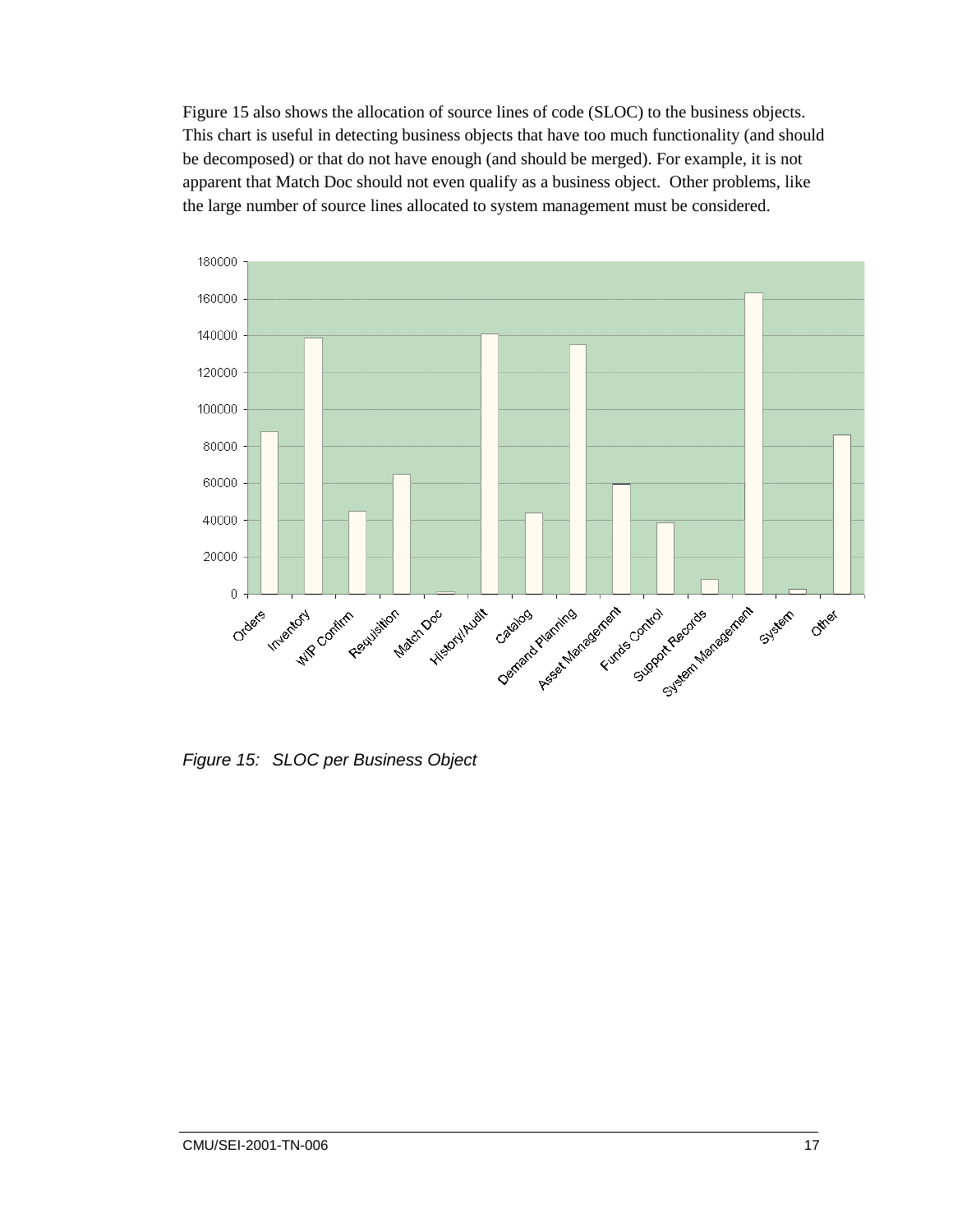#### 5 Conclusions

We have shown a technique for developing an incremental code migration strategy for large information systems. This technique provides a systematic and fact-based method that avoids the arbitrary, intuitive decision making too often found in software projects. The systematization of the technique has enabled us to partially automate the process through the creation of a tool that analyzes the legacy system and generates a code migration plan.

However, the strengths of this technique are also its weaknesses as the analysis tool necessarily lacks the insight and expertise only found in humans. The code migration plan created by the tool is generated automatically from a rigid set of predefined parameters, and the results should be treated accordingly. The plan must be tweaked by developers to accommodate particular concerns during the migration process. Nevertheless, the plan provides valuable information about the migration process.

We want to apply this analysis in other modernization efforts in order to fine-tune the techniques and the analysis tool. In particular, we are planning to improve the tool to take into account additional variables, including feedback from developers.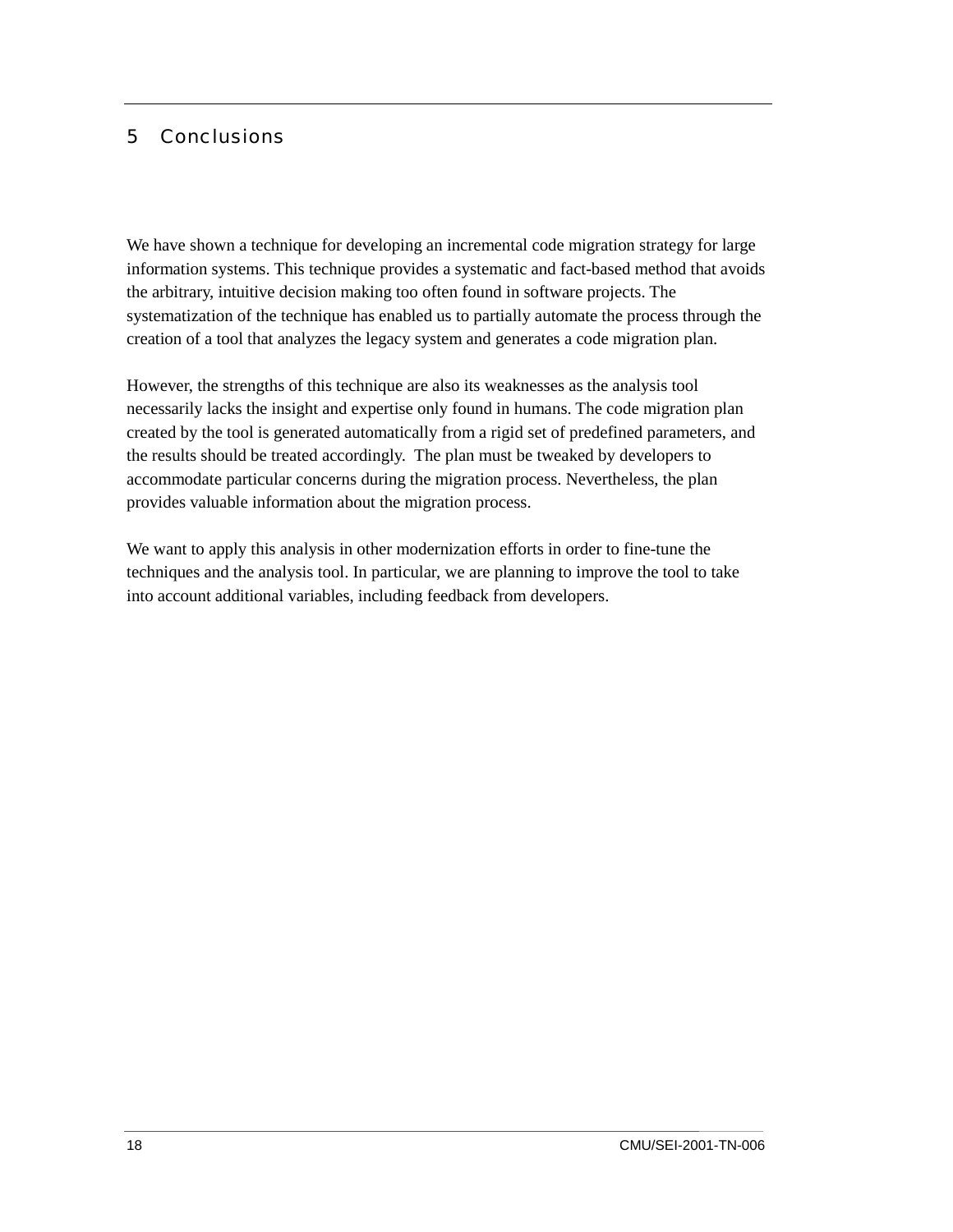## Bibliography

| [Bobrowski 97] | Bobrowski, Steve & Smith, Gordon. Oracle8 Replication. Oracle<br>Corporation, 1997.                                                                                                                                                                                                                                                               |
|----------------|---------------------------------------------------------------------------------------------------------------------------------------------------------------------------------------------------------------------------------------------------------------------------------------------------------------------------------------------------|
| [Comella 00]   | Comella-Dorda, Santiago; Wallnau, Kurt; Seacord, Robert C.; & Robert,<br>John. Survey of Legacy System Modernization Approaches, A. (CMU/SEI-<br>2000-TN-003). Pittsburgh, PA: Software Engineering Institute, Carnegie<br>Mellon University, 2000. Available WWW: URL<<br>http://www.sei.cmu.edu/publications/documents/00.reports/00tn003.html> |
| [OAG 99]       | Open Applications Group. Plug and Play Business Software Integration:<br>The Compelling Value of the Open Applications Group. Atlanta, GA: Open<br>Applications Group, 1999.                                                                                                                                                                      |